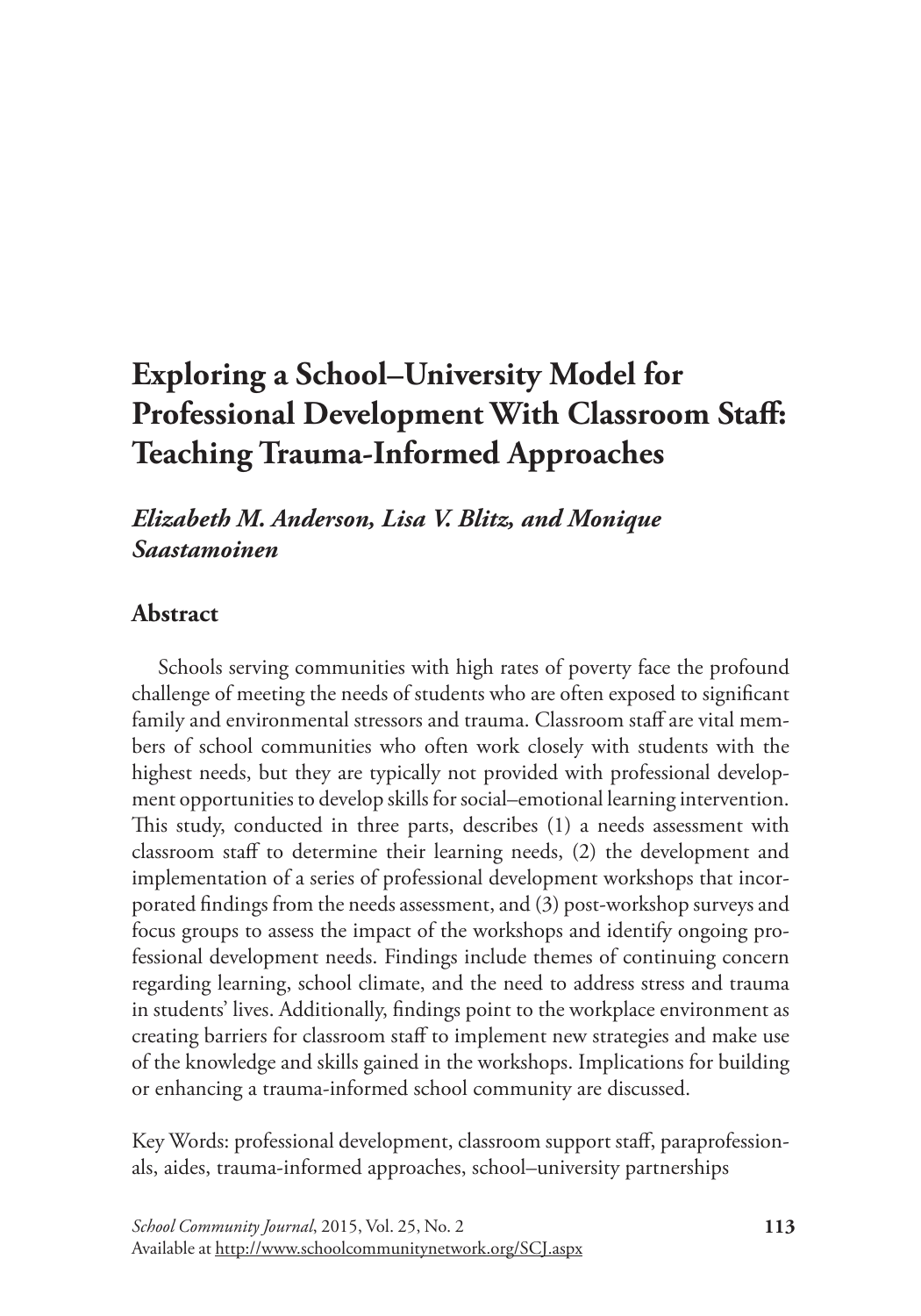### **Introduction**

Classroom staff, also known as teaching assistants, classroom aides, and paraprofessionals, are vital members of school communities who typically work closely with students with the highest needs (Manz, Power, Ginsburg-Block, & Dowrick, 2010). Schools serving communities with high rates of poverty face the profound challenge of meeting the needs of students who are often exposed to significant family and environmental stressors and trauma, impacting students' health and mental health (Wadsworth et al., 2008). Classroom staff and teachers are increasingly aware of the ubiquitous role that trauma and chronic stress play in children's learning and development but feel uncertain about how to provide optimal support and struggle with distinguishing their role in the healing process (Alisic, 2012).

Schools that successfully meet the challenges presented when serving highpoverty communities do so by developing a caring and collaborative culture where all students are fully included and leadership is shared among school personnel (Ciuffetelli Parker, Grenville, & Flessa, 2011). Infusing these factors with trauma-informed practices can help schools establish safer, more consistent learning environments and help children exposed to trauma and/ or chronic stress build resiliency (Jaycox, Kataoka, Stein, Langley, & Wong, 2012). Trauma-informed practices include social–emotional development and problem-solving skills that classroom staff are in an optimal position to facilitate. All school staff can support children's ability to build resilience by teaching coping skills and helping children process their emotions and create hope for the future (Baum, Rotter, Reidler, & Brom, 2009). When students are taught self-management and coping skills, it results in fewer classroom disruptions that often interfere with learning (Bath, 2008; Ko et al., 2008).

Although classroom staff are crucial for schools and promote student achievement, relatively few studies have been conducted with this group (Brown & Devecchi, 2013), and their professional development needs have been under-researched (Bignold & Barbera, 2012). The current study examined the professional development needs of classroom staff and explored what they perceived as barriers and supports to participating in professional development to learn and implement trauma-informed approaches with their students.

#### Trauma-Informed Approaches

Children who experience trauma have a heightened risk of developing a range of physical, mental health, and behavioral difficulties (Cooper, 2010; Gershoff, Aber, Raver, & Lennon, 2007). Exposure to poverty, loss, abuse, and violence creates the type of neurophysiological stress response that potentially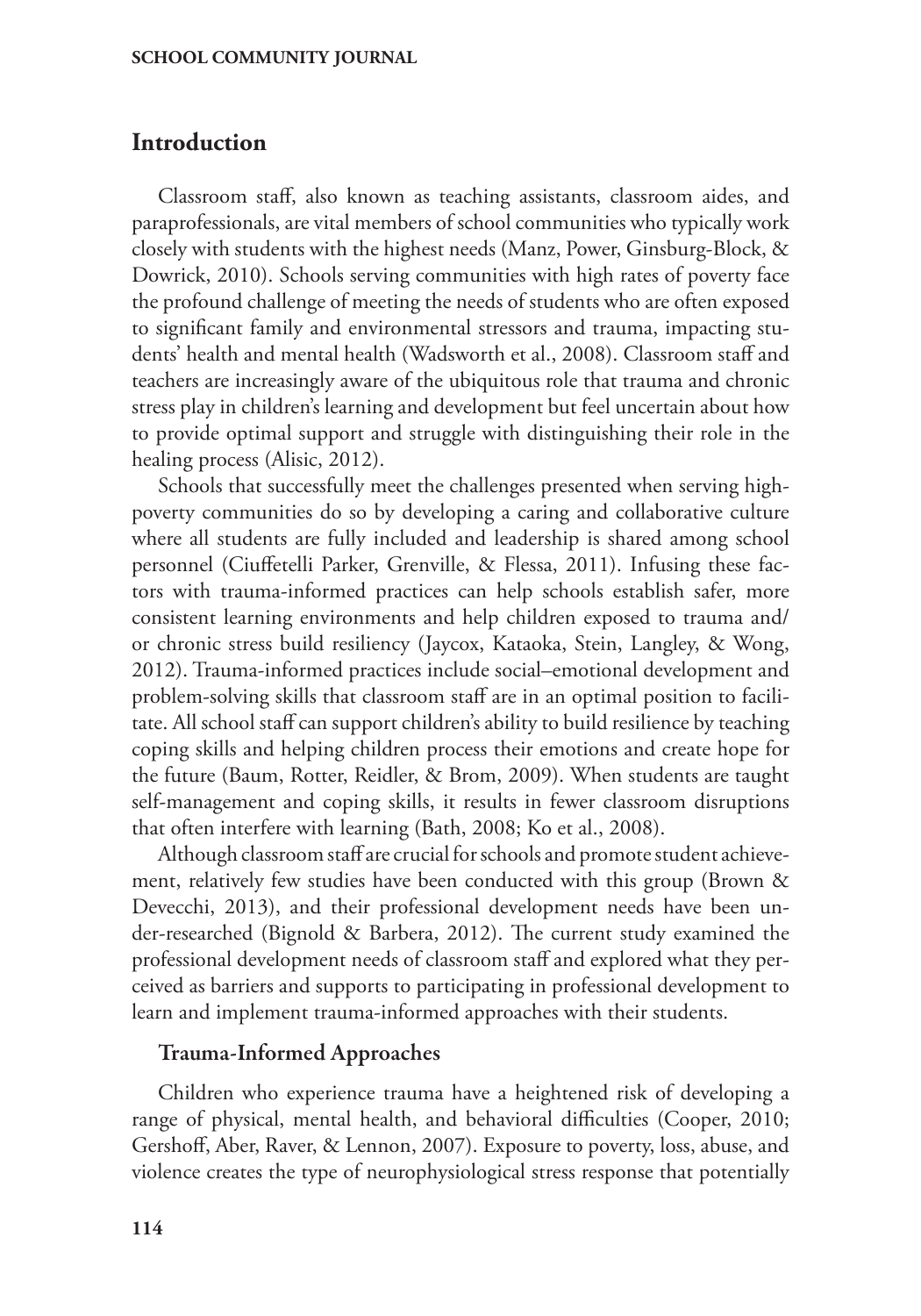interferes with children's ability to autonomously regulate their emotions and behavior (Cooper, 2010; Jaycox et al., 2012; Jensen, 2009). Many such children are labeled as "difficult students" due to their challenging behaviors and are often referred to alternative programs, considered part of the pipeline to prison (Garbarino, 2005). Incorporating trauma-informed approaches in school communities is crucial to effectively meet the complex needs of children who face staggering adversity (Copeland, Keeler, Angold, & Costello, 2007).

From a trauma-informed perspective, children's behavioral outbursts and/or withdrawals are not seen as conscious acts of defiance but as social–emotional responses to overwhelming stress and anxiety (Ko et al., 2008). The integrated neurophysiological responses to trauma prepare their young bodies to fight, flee, or mentally disassociate from traumatic memories or high stress situations, often resulting in violent outbursts, fleeing the situation, and lack of engagement (Shonkoff et al., 2012). Teachers and classroom staff, however, often interpret children's responses to trauma as defiance or a lack of respect (Jensen, 2009). Zero-tolerance policies have proven to be ineffective in addressing children's challenging behaviors (Skiba et al., 2014), partially because these behaviors can include internalized responses to trauma that are retriggered by punitive disciplinary confrontations. For school staff to effectively provide positive behavior supports, they must reconceptualize their understanding of the causes of these behaviors as physiological reactions to trauma or overwhelming stress (Bloom, 1995).

# A School-University Model for Professional Development of Classroom Staff

An essential component of a trauma-informed school is democratic partnership among all school personnel for the care of the students (Bloom, 1995), and this partnership may be challenged if classroom staff are not included as equals. Despite their important role, classroom staff are often not provided the professional development needed to effectively deliver education and special services (Capizzi & DaFonte, 2012). Without adequate training and support, they remain in a subordinate position, and the school misses out on the optimal collaborative functioning of the full team (Burgess & Mayes, 2007). Professional development opportunities are valued by classroom staff (Bignold & Barbera, 2012), and increased preparation improves their effectiveness (Hall, Grundon, Pope, & Romero, 2010).

School–university partnerships are one promising way schools can innovate and help build capacity to respond to students' complex needs (Luter, Lester, & Kronick, 2013). A number of these collaborative initiatives involve school– university partnerships for research and service to capitalize on the university's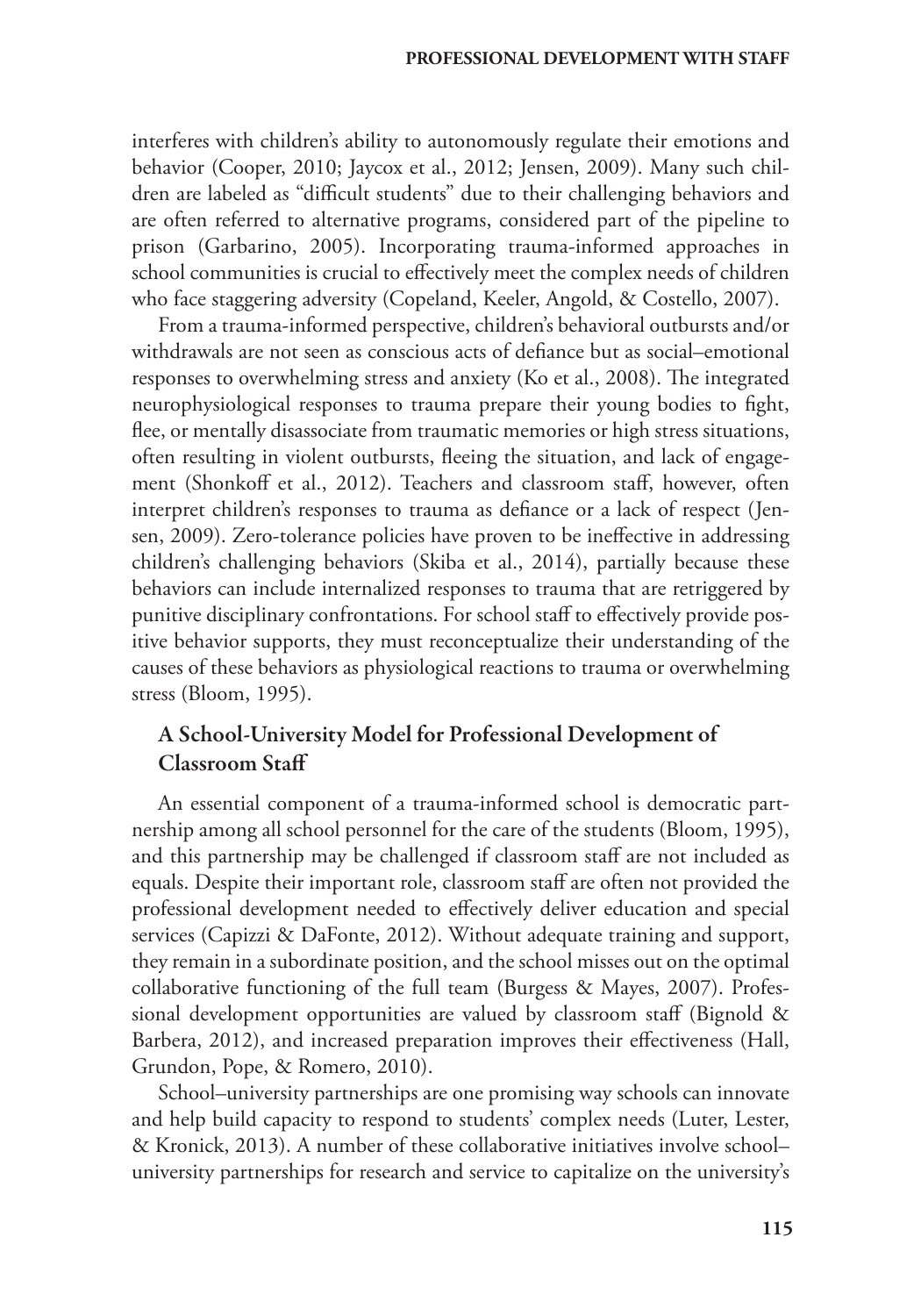goals of civic engagement and applied research (Anderson-Butcher & Ashton, 2004; Benson, Harkavy, Johanek, & Puckett, 2009). This article describes a school–university partnership to support implementation of trauma-informed approaches through professional development for classroom staff.

This study offers innovative practices to strengthen the pedagogical foundation for classroom staff in elementary schools through trauma-informed practices. The overall project goals were to: (1) expand classroom staff members' understandings of the nonacademic barriers to learning for children that can result from trauma and toxic stress, and (2) review the conditions that help create supports or barriers to the use of trauma-informed practices.

#### Project Overview

This study grew from collaboration between local elementary school personnel and university faculty members (the researchers) and was conducted in three parts. First, a needs assessment was conducted with classroom staff. Second, a series of professional development workshops that incorporated findings from the needs assessment were developed and implemented. Finally, post-workshop surveys and focus groups were conducted to assess the impact of the workshops and identify areas for continued professional development.

Prior to the needs assessment, the researchers had discussions with the school-based social worker and building principal at the beginning of the school year and learned about the difficulties teachers and classroom staff experienced working with students with challenging behaviors. Both the school-based social worker and principal identified poverty, poor living conditions, and environmental and family stress as contributing factors to students' academic and behavioral difficulties. The school district offered regular professional development opportunities for teachers, including effective teaching strategies and positive behavior supports, but there had been very limited professional development provided to classroom staff. The principal and social worker shared their opinion that classroom staff often did not know how to meet the students' complex needs.

The researchers (one each from education and social work) have a background in trauma-informed practices and expressed an interest in working with the school to develop a trauma-informed model. The principal and social worker were supportive of the idea, and the decision was made collectively to begin with professional development for classroom staff. Thus, the underpinning for this project was to explore the needs of classroom staff and develop a foundation for further development of a trauma-informed model for elementary schools.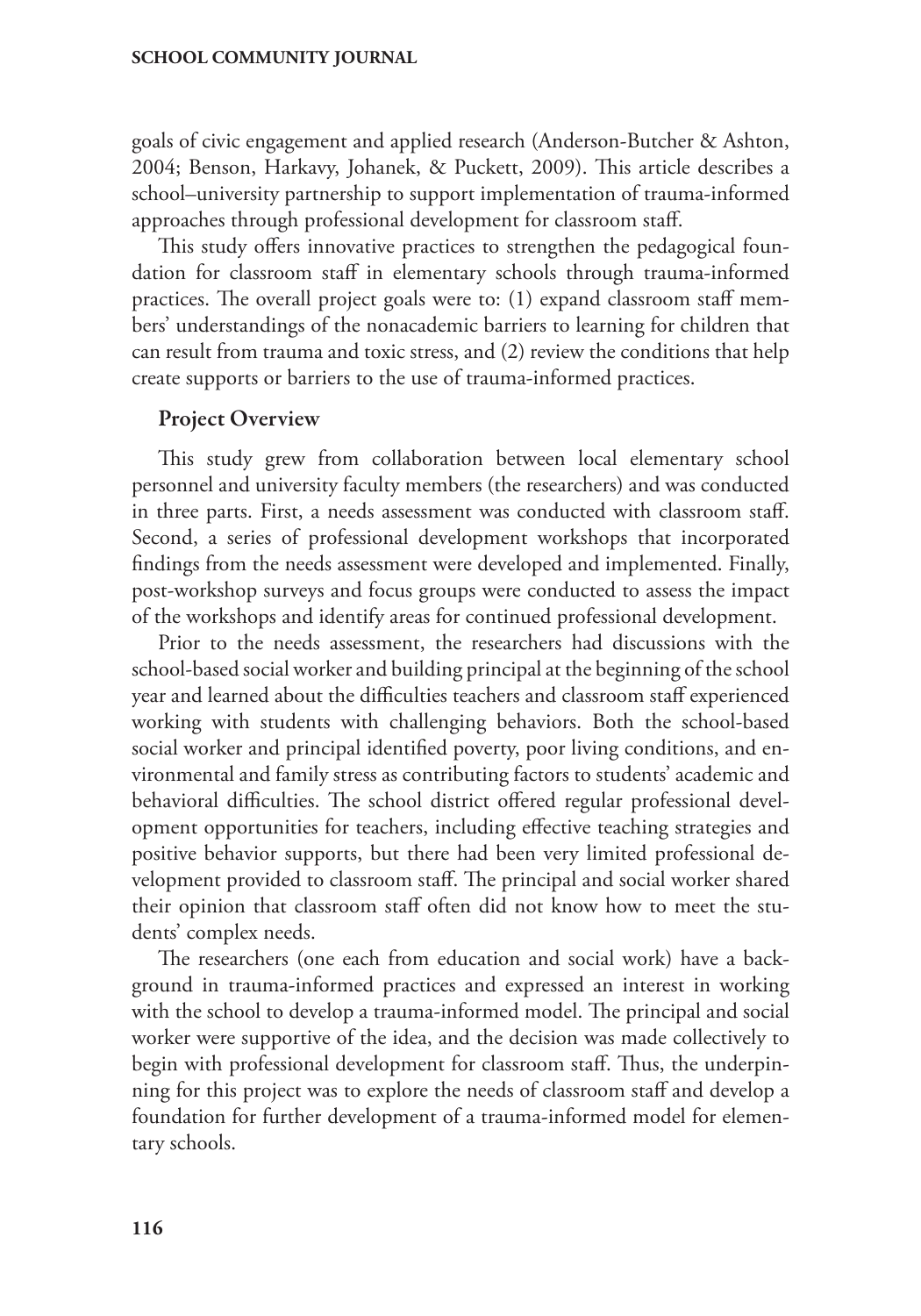# **Methods**

### Community and School Context

This pilot study was conducted in an elementary school located in a small city in the Northeastern United States that served children from PreK through Grade 5. The school had approximately 425 students, approximately 50% of whom were students of color. School district data showed that over 90% of all students were economically disadvantaged. The out-of-school suspension rate was more than 5% per year, and attendance hovered around 90%. For the school year 2012–13, third, fourth, and fifth grade tests in English language arts and math showed that less than 10% of students met state standards.

The school employed 36 teachers, all state certified, with an average class size of 19 students. There were 25 classroom staff who worked directly with students in the classrooms and monitored the playground and cafeteria. Some classroom staff worked one-on-one with students with disabilities, and others provided general support in the classroom, typically spending most of their time with students presenting challenging behaviors. The school was selected using purposeful sampling (Merriam, 1998), with this school thought to be representative of a small, racially diverse, urban elementary school with high rates of poverty. This study was approved by the university's Institutional Review Board (IRB). Once this site was selected, all classroom staff were invited to participate in the study.

#### Participants

All of the 25 classroom staff attended one or more of the workshops, but responsibilities in the classroom prevented some from participating consistently. Sixteen classroom staff participated in the final meeting, which included completing a demographic questionnaire and the post-workshop survey and participating in a focus group. Of the 16 participants who attended the final meeting, one was male and 15 were female. A question about race/ethnicity was not asked on the demographic form, but discussions throughout the workshop indicated that all but one classroom staff identified as White, and one identified as Latina. Their educational backgrounds varied as follows: high school diploma (*n* = 5); some college (*n* = 7); associate's degree (*n* = 3); and a bachelor's degree (*n* = 1). The length of time that respondents had worked with children in a school setting varied from one year to over 20 years, with an average of 11 years. All participants spent the majority of their day in the classroom working directly with students.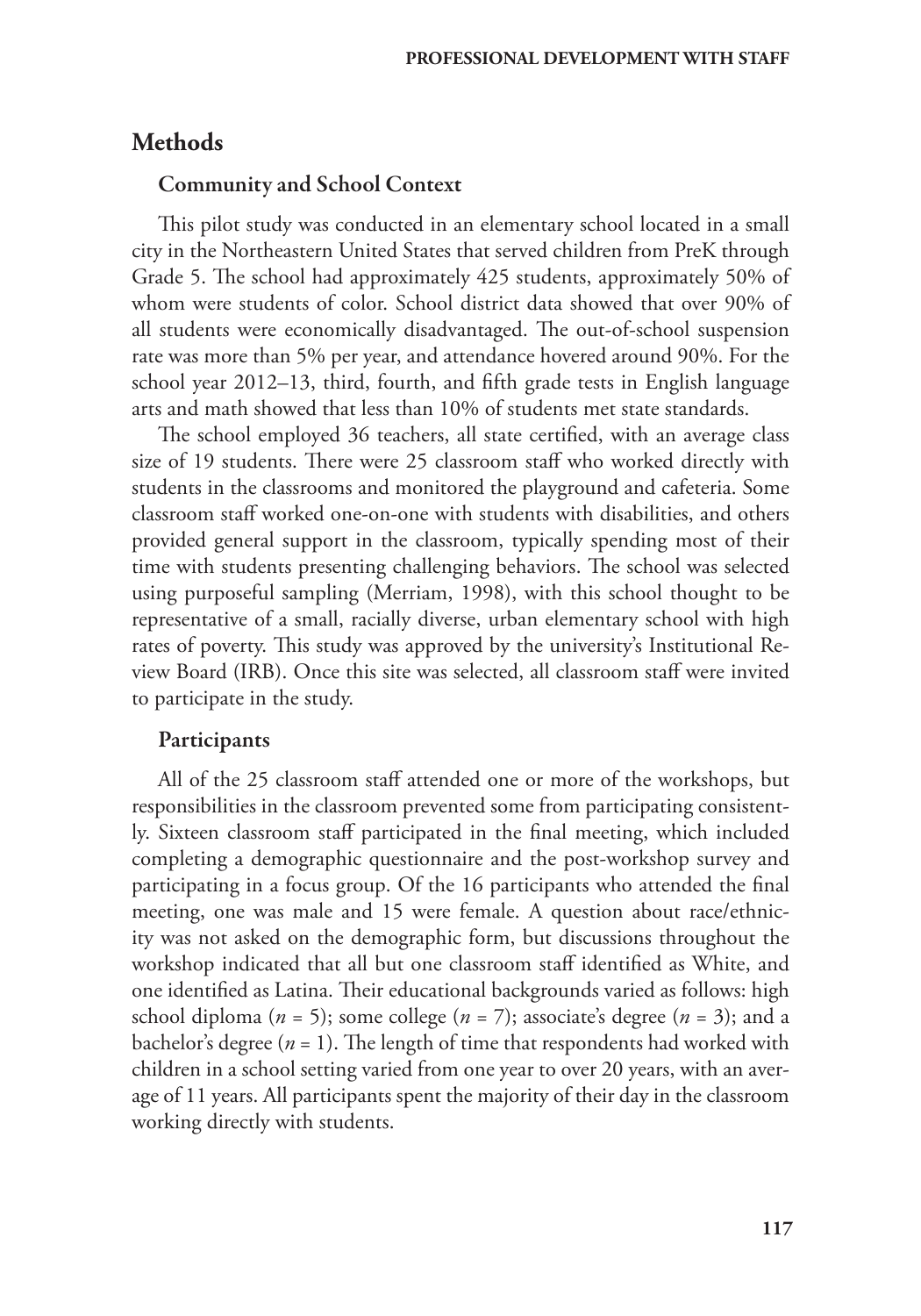#### Professional Development on Trauma-Informed Practices

In October 2013, the principal investigator for this study gave a short presentation on trauma responses and the behavioral impact on children during the school's regularly scheduled faculty and staff meeting. This presentation gave a brief overview of how cognitive functioning and development are impacted by the physiological changes associated with trauma and toxic stress. Staff vulnerability to secondary trauma and stress due to exposure to the pain and struggles of others was covered. The importance of a supportive and nurturing school climate and culture to help students build resiliency was also discussed. The primary purpose was to provide all school personnel with basic information on the impetus for students' behavior as physiological rather than psychological and to introduce trauma-informed approaches for the school.

### *Nominal Needs Assessment*

In January 2014, the researchers completed the first part of this study by conducting a nominal needs assessment with 25 classroom staff to understand their ideas about their own professional development needs related to traumainformed practices. The process began with the group reflecting back to the presentation on trauma and toxic stress and discussing their professional development needs to support their work with students. Classroom staff wrote down their top five professional development needs; each individual was then asked to share the first item on their list, which the researchers wrote on a large board. This process continued with each person stating the second and third items on their lists, at which point all agreed that everything on their lists was represented. In the discussion that followed, the needs were prioritized and defined. Their primary interest was to develop strategies to more effectively address students' challenging behaviors, specifically with what was described as "whole-body children" who are "constantly moving" and those who are defiant and/or aggressive. In the discussion, classroom staff stated that they believed the students' behaviors were related to difficult, potentially traumatic, situations at home. The results of the needs assessment were used to identify topics of interest for upcoming professional development workshops (see Table 1).

#### *Professional Development Workshops*

From February through May 2014, the researchers completed the second part of this study by developing and implementing a series of four workshops based on the findings from the needs assessment. To enable classroom staff to participate in the trainings, the principal released them from their regular duties once per month to gather in the multipurpose room for the last 45 minutes of the school day. Workshop attendance by classroom staff varied from 25 to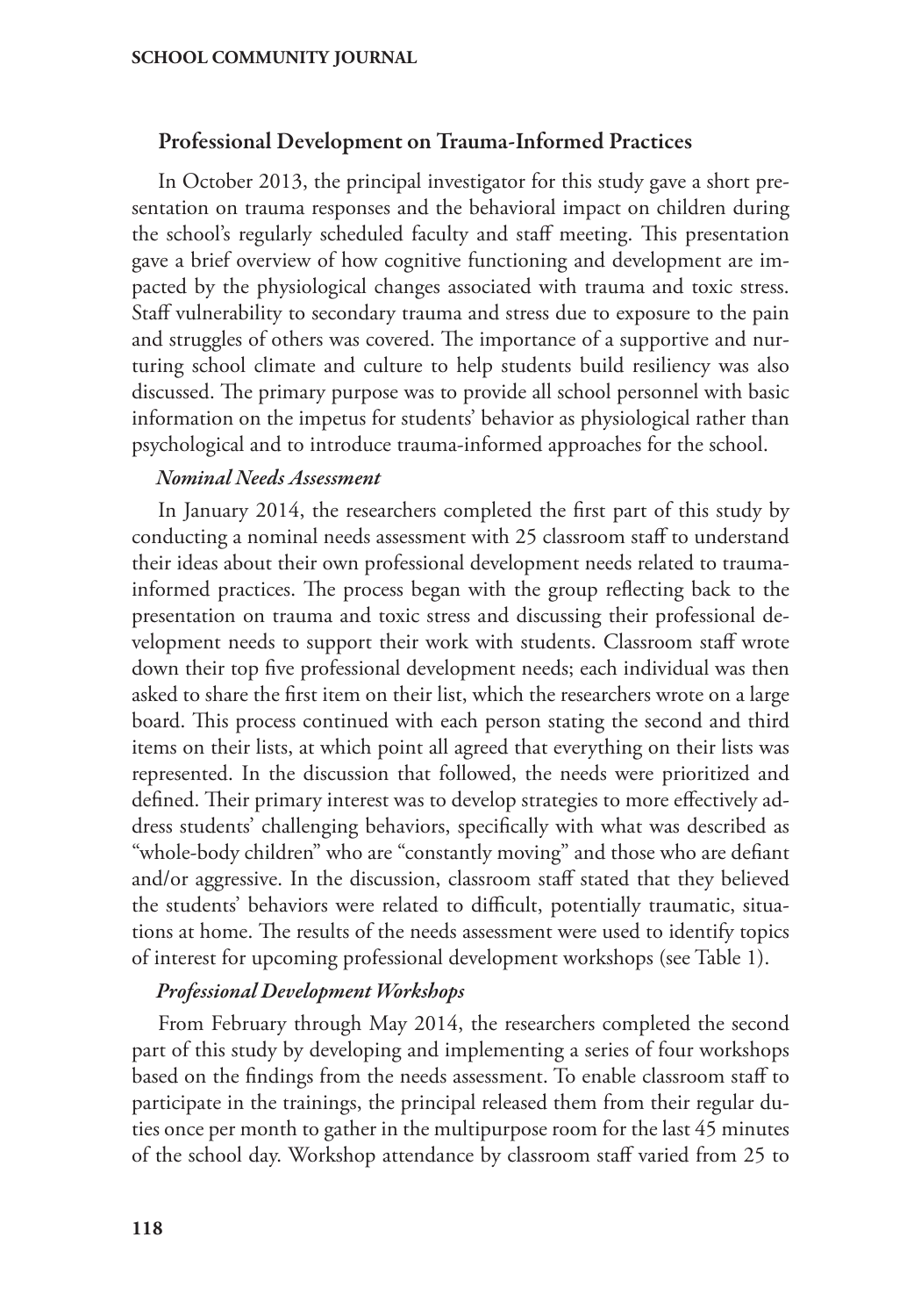15 participants over the four workshops. This variation was primarily due to illness, situations in the classroom that particular day that required the classroom staff's presence (e.g., a substitute teacher or a student with behaviors that needed one-on-one monitoring), or the desire to be part of special classroom events (e.g., celebration, guest visitor, community field trips).

The trainings covered: (1) information on the neurohormonal impact of trauma and toxic stress on children's behavior and learning; (2) positive behavioral strategies; (3) stress reduction and relaxation techniques; and (4) cognitive behavioral strategies for classroom intervention. See Table 1 for additional details of the workshop topics, goals, and activities.

### Procedures for Assessing Workshops

Focus groups and a short survey to assess learning and attitudes were used to collect data following the final professional development training of the school year. Since this study relied on locally developed training modules, data were also used to assess the impact of the training and identify areas for further development of the workshops.

### Instruments and Analysis

#### *Post-Workshop Survey*

In June 2014, once the workshop series was complete, participants were invited to complete an anonymous survey that utilized a combination of openand closed-ended questions to explore classroom staffs' perceptions related to trauma-informed practices and school/workplace climate. The survey asked participants to list: (1) two things they learned from the workshops, (2) two things they want to learn more about, and (3) what they liked about the workshops. Additionally, participants were asked to respond to statements related to areas of content in the workshops and school/workplace climate using a 4-point scale, noting whether they "strongly agree, " "agree, " "disagree, " or '"strongly disagree" with each statement (e.g., "Student disruptive behaviors may be linked to physical changes related to a stressful living environment;" "The adults who work here come together as a team to work together and support one another during stressful times;" see Table 2 for the complete list of questions). Questions about workplace climate were included because the trauma-informed perspective includes attention to the school climate and culture in addition to specific strategies or interventions with students. Frequency distributions were calculated.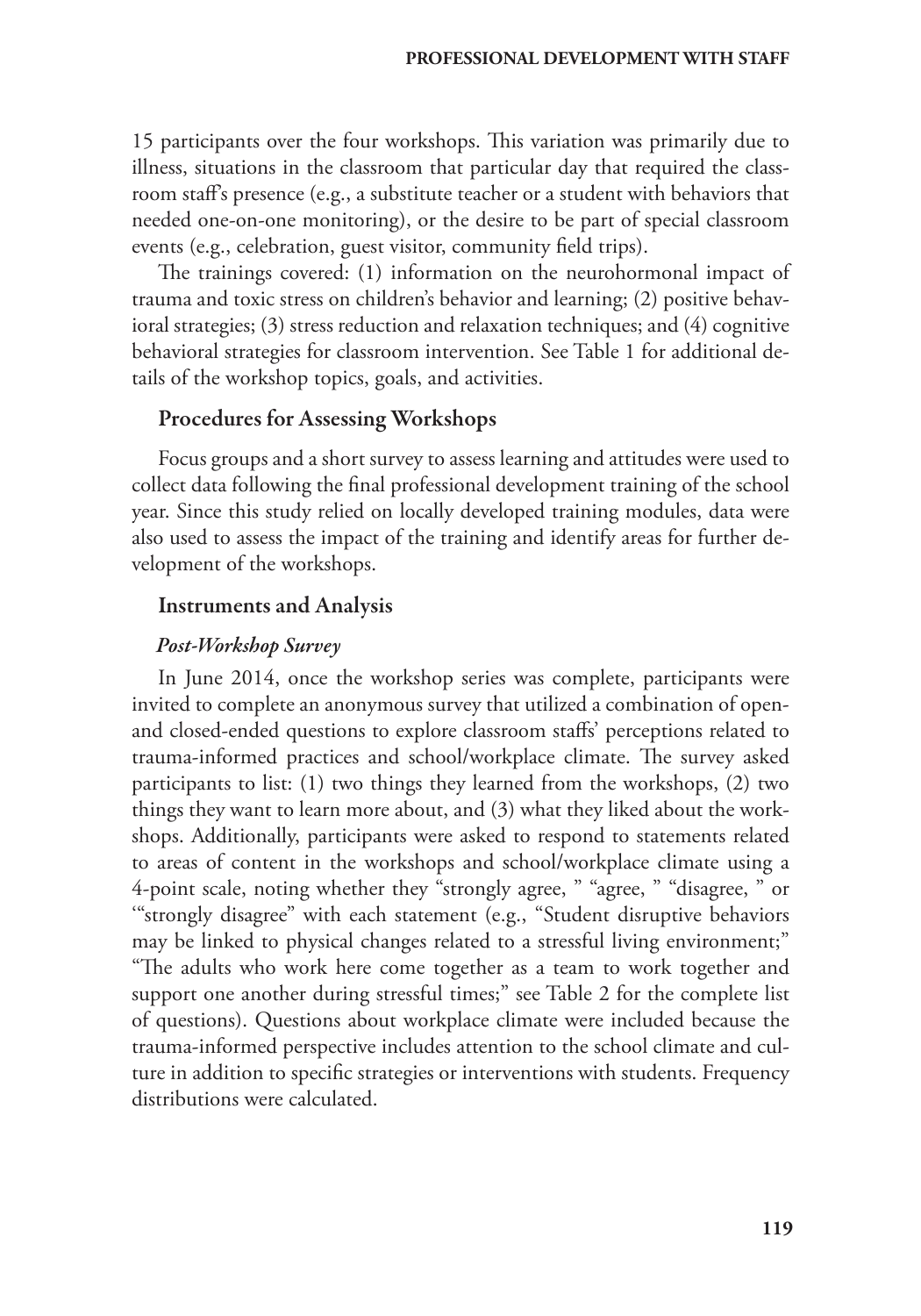| Topics / Link to trauma-<br>informed approach                                                                                                                                                                     | Goal: Each staff member<br>will have skills to                                                                                                                                                                                                                                                                                                   | Sample Activities                                                                                                                                                                                               |  |
|-------------------------------------------------------------------------------------------------------------------------------------------------------------------------------------------------------------------|--------------------------------------------------------------------------------------------------------------------------------------------------------------------------------------------------------------------------------------------------------------------------------------------------------------------------------------------------|-----------------------------------------------------------------------------------------------------------------------------------------------------------------------------------------------------------------|--|
| The neurohormonal im-<br>pact of trauma and toxic<br>stress on children's behav-<br>ior and learning                                                                                                              | Understand the physi-<br>ological impetus of stu-<br>dent behavior to support<br>the need to use positive<br>behavioral strategies rath-<br>er than punishment                                                                                                                                                                                   | Slide presentations,<br>handouts, and short<br>videos that deliver the<br>content; discussions to<br>reinforce learning                                                                                         |  |
| Positive behavioral strat-<br>egies / Attend to the<br>possibility of high stress<br>interrupting the students'<br>ability to focus, follow<br>directions, understand<br>content, and remember<br>new information | (a) Give students five<br>positive reinforcements<br>for every one negative<br>or neutral feedback; (b)<br>teach 2 to 3 behaviors at<br>a time; (c) model "I do,<br>We do, You do" when<br>teaching new behavior or<br>content; (d) give specific<br>and concrete feedback;<br>and (e) establish predict-<br>able and understandable<br>routines | Mini-lecture; large and<br>small group discussions<br>of examples of student<br>behavior or situations<br>that have been challeng-<br>ing; role plays; drawing<br>and other activities to<br>reinforce learning |  |
| Cognitive behavioral<br>strategies for classroom<br>intervention / Reinforce<br>social-emotional learn-<br>ing and development to<br>help students develop<br>skills that contribute to<br>resilience             | Teach problem solving,<br>planning, decision mak-<br>ing, and recognizing<br>cause and effect relation-<br>ships to their students                                                                                                                                                                                                               | Mini-lecture to teach<br>techniques; pair-and-<br>share to identify how<br>they could use the tech-<br>niques in the classroom;<br>large group discussions                                                      |  |
| Stress reduction and re-<br>laxation techniques / Pro-<br>tection against secondary<br>trauma; help students<br>identify their own stress<br>and learn calming tech-<br>niques                                    | (a) Manage their own<br>stress level throughout<br>the day; (b) recognize<br>stress building up with<br>their students; and (c)<br>teach stress reduction<br>techniques to their stu-<br>dents                                                                                                                                                   | Demonstrated and prac-<br>ticed deep breathing,<br>stretching, muscle tense<br>and release, and other ac-<br>tivities that can be done<br>in the classroom                                                      |  |

Table 1. Professional Development Workshop Outline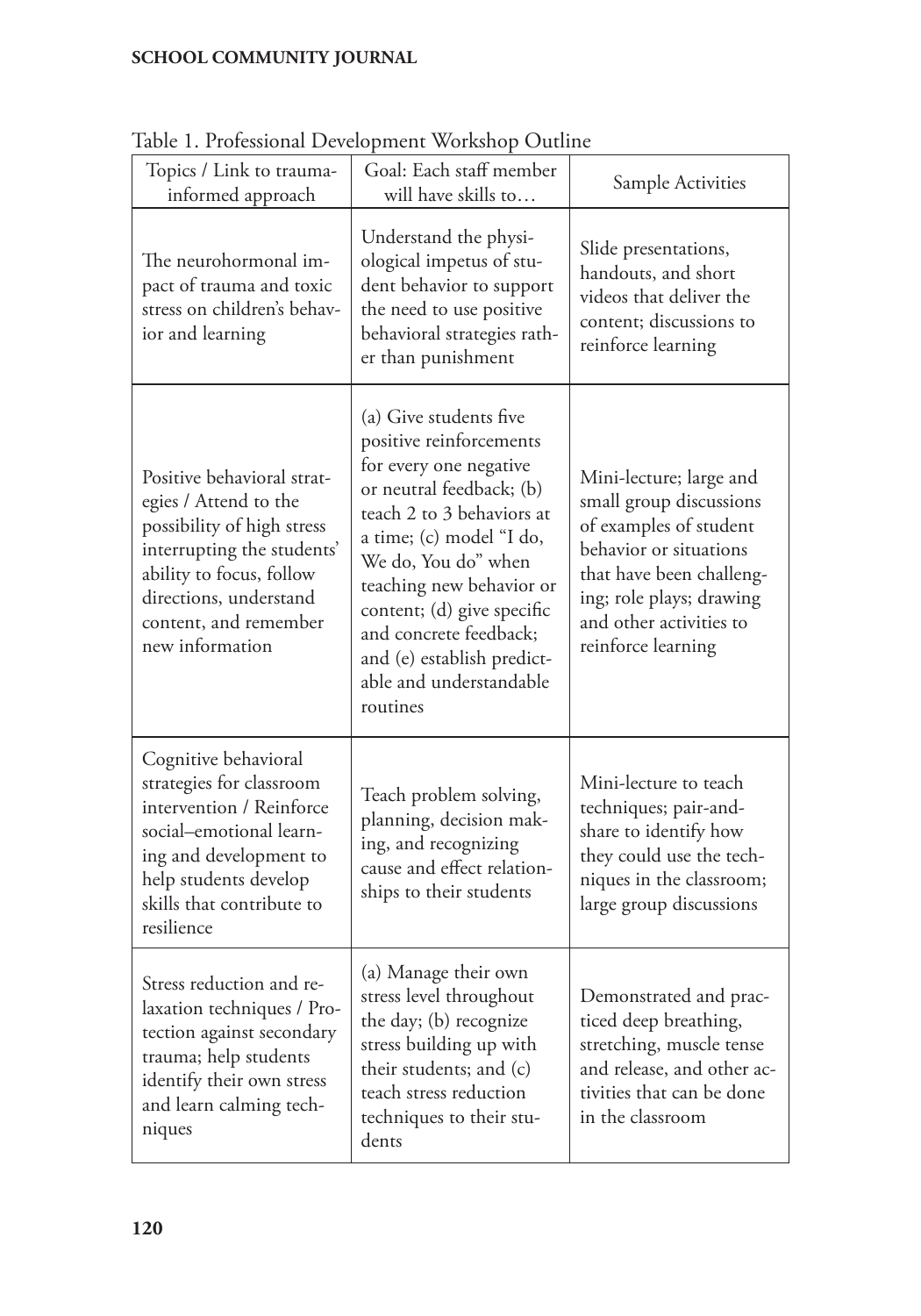|                                                                                                                                                    | $\frac{0}{0}$<br>Strongly<br>Agree | $\frac{0}{0}$<br>Agree | $\frac{0}{0}$<br>Disagree | $\frac{0}{0}$<br>Strongly<br>Disagree |
|----------------------------------------------------------------------------------------------------------------------------------------------------|------------------------------------|------------------------|---------------------------|---------------------------------------|
| 1. Student disruptive behaviors may be<br>linked to physical changes related to<br>a stressful living environment.                                 | 50.0                               | 43.8                   | 0.0                       | 6.3                                   |
| 2. When an adult uses a loud voice or a<br>stern tone it can trigger a high stress<br>response in some students, making<br>behavior worse.         | 18.8                               | 50.0                   | 31.3                      | 0.0                                   |
| 3. Often, students will only stop a nega-<br>tive behavior if an adult uses an ag-<br>gressive tone or strong words.                               | 6.3                                | 56.3                   | 31.3                      | 6.3                                   |
| 4. What I learned will be helpful in my<br>work.                                                                                                   | 6.7                                | 73.3                   | 20.0                      | 0.0                                   |
| 5.I plan to talk to others at my school<br>about this information.                                                                                 | 14.3                               | 57.1                   | 21.4                      | 7.1                                   |
| 6. The adults in the school give sup-<br>portive, corrective feedback to one<br>another when witnessing an adult<br>speaking harshly to a student. | 0.0                                | 33.3                   | 60.0                      | 6.7                                   |
| 7.I generally feel respected in the work-<br>place.                                                                                                | 33.3                               | 46.7                   | 20.0                      | 0.0                                   |
| 8. My colleagues consistently demon-<br>strate respect for one another.                                                                            | 12.5                               | 50.0                   | 31.3                      | 6.3                                   |
| 9. The adults who work here come to-<br>gether as a team to worksupport<br>one another during stressful times.                                     | 6.3                                | 62.5                   | 25.0                      | 6.3                                   |
| 10. The adults in the school help each<br>other develop creative, strengths-<br>based responses to difficult problems<br>or issues.                | 6.3                                | 56.3                   | 37.5                      | 0.0                                   |
| 11. I generally consider my classroom<br>or workspace to be a calm and peace-<br>ful environment.                                                  | 18.8                               | 43.8                   | 37.5                      | 0.0                                   |

Table 2. Post-Workshop Survey

*Note: n* = 16

### *Focus Groups*

Based on Madriz's definition, the focus groups created "a way of listening to people and learning from them" (2000, p. 835) and were consistent with how the workshops had been conducted. Because focus groups emphasize the collective, rather than the individual, they also fostered free expression of ideas.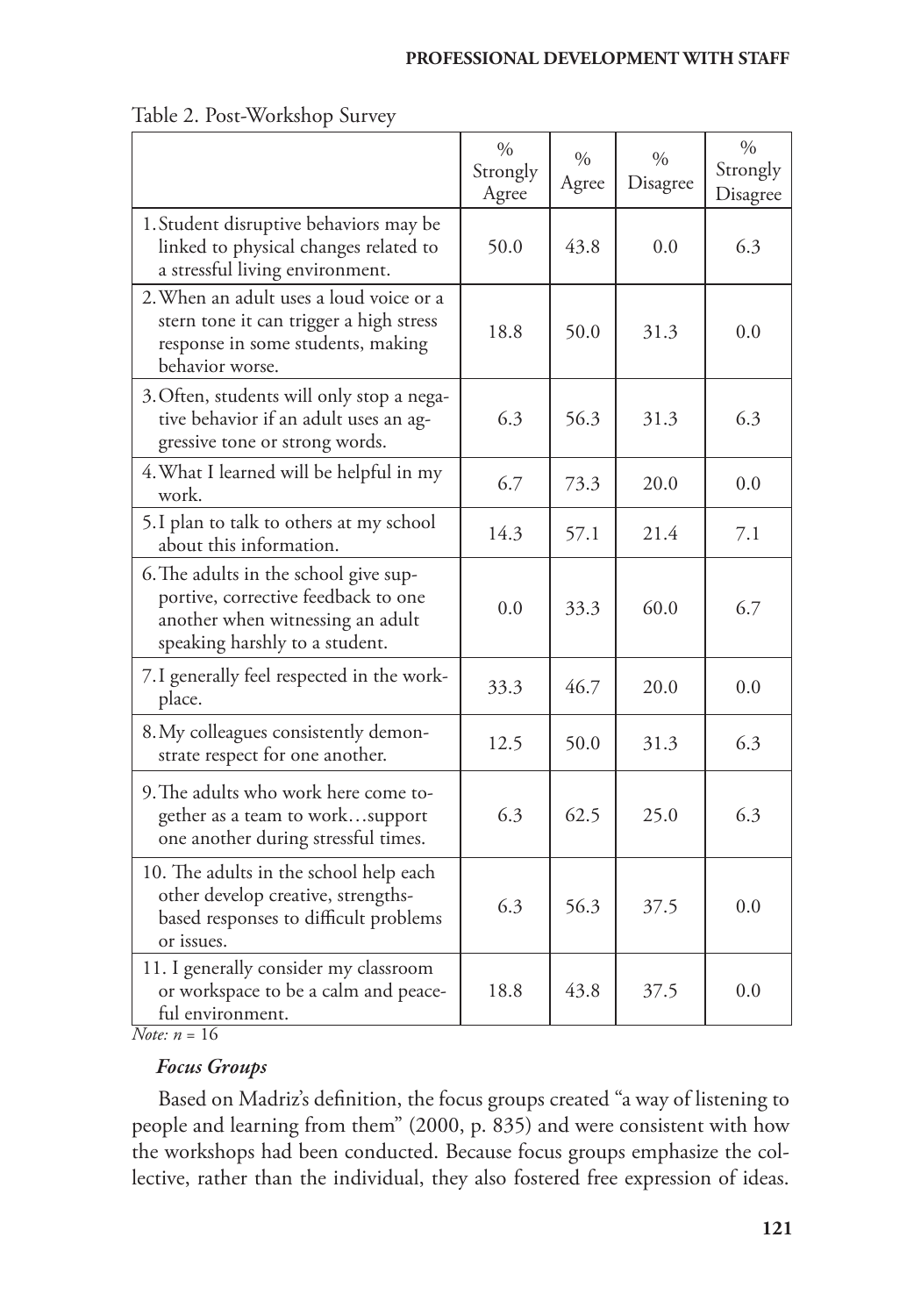The 16 participants were randomly divided into one of three focus groups that were conducted concurrently, each with five to six participants. Two focus groups were conducted by the researchers, and the third was conducted by a university student research assistant who had been trained in the focus group protocol. The research assistant was also trained in data analysis and assisted in this as well.

Focus groups were conducted at different tables within the school's multipurpose room. Each focus group lasted between 45–60 minutes and explored the same questions: (1) Can you describe how the information on trauma and toxic stress informs your interactions with students? (2) Have you shared anything about trauma or toxic stress with the teacher? (3) How do you see trauma and/or toxic stress impacting the students, teachers, other personnel, and school climate? (4) Do you see trauma-informed practices being integrated into classroom and school routine? If so, what does that look like? If not, what has gotten in the way? and (5) What would be helpful to you in terms of professional development, skill building, or continued learning? Researchers took detailed notes during the focus groups and checked with participants to ensure that the notes reflected their meaning and intent.

#### *Focus Group Data Analysis*

Using content analysis methods, notes from the focus groups were analyzed inductively since this was an area with little previous research to inform deductive analysis (Elo & Kyngas, 2008). Working independently, each member of the research team conducted an initial analysis of the focus group notes to reduce persuasion or bias amongst researchers. A conventional approach to content analysis (Hseih & Shannon, 2005) was employed, by which the researchers read the detailed notes from the focus groups and highlighted key words or ideas that appeared to capture important thoughts or concepts. A second reading by each resulted in various categories emerging, allowing codes to be grouped into meaningful clusters that were then organized and ranked into categories and subcategories (Moretti et al., 2011). At this point, the research team engaged in extensive conversation, reviewing and discussing their individual findings, so they could then document and finalize agreed-upon themes and respondent quotations. These collaborative discussions increased the credibility, trustworthiness, and internal integrity of the findings (Guba, 1981) as the separate researchers identified common, overlapping, and frequently occurring themes.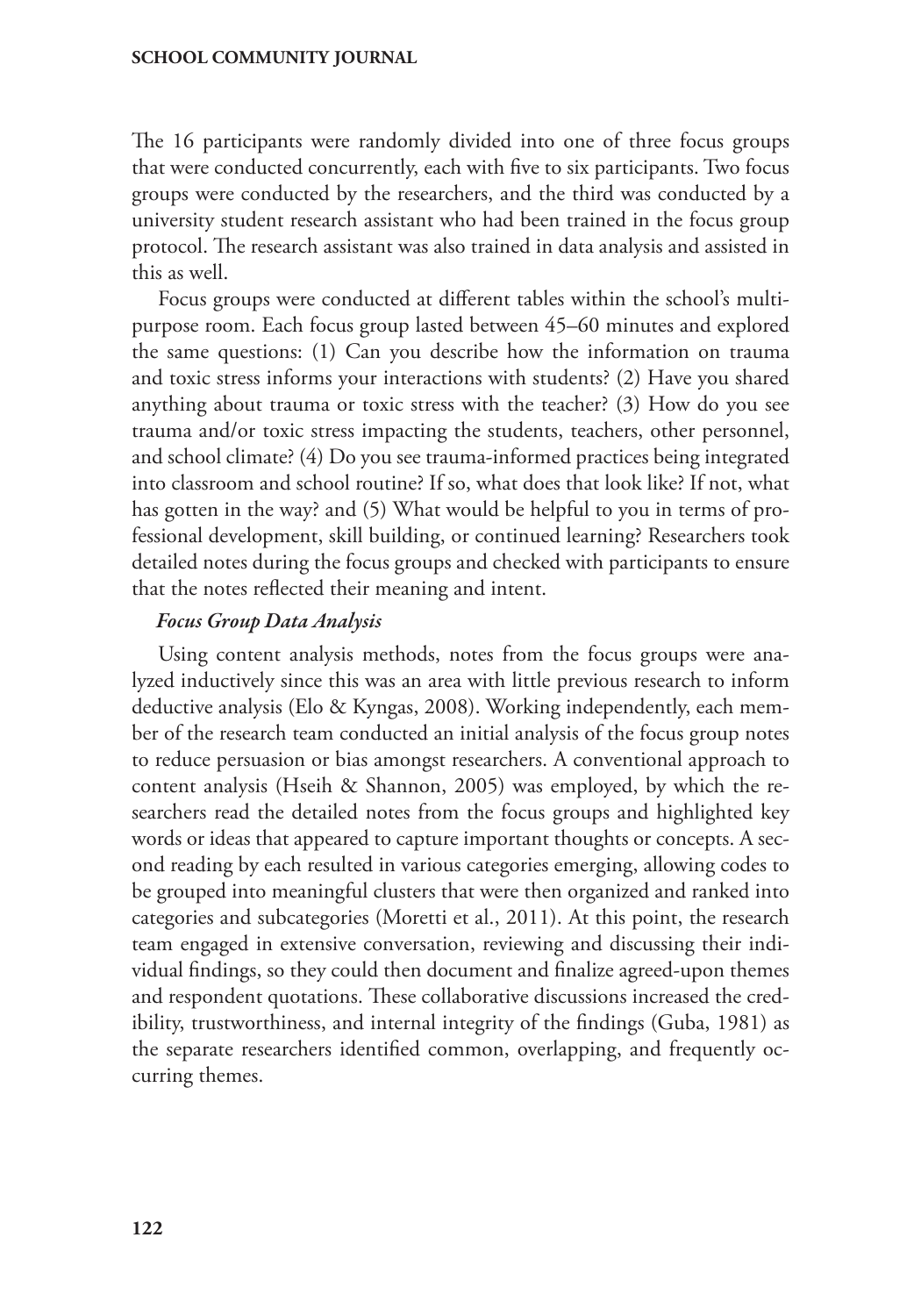# **Findings**

#### Post-Workshop Surveys

Sixteen participants completed the survey. When asked what they learned most from the workshops on the open-ended questions in the survey, most of the participants (63%) noted relaxation techniques, especially deep breathing methods. Three stated that they learned the importance of maintaining a positive attitude, and three others noted that they had learned new ways of responding to challenging behaviors without specifying a particular technique. When asked what topics they would like to see offered for future workshops, four participants (25%) noted topics such as skills for working with students with learning or behavioral concerns, particularly students with ADHD and autism. Another four (25%) expressed an interest in professional development around more effectively working with more students who are aggressive, bullying, or violent. One asked for more techniques to manage stress, and another wanted "better appreciation" for classroom staff.

Table 2 shows the findings from the closed-ended survey questions. When asked about workshop content, almost all of the participants (94%) agreed that students' disruptive behaviors may be linked to physiological changes related to stress. Although most participants also "agreed" or "strongly agreed" (69%) that an adult's loud voice or a stern tone can trigger a high stress response in some students, making behavior worse, approximately one third of participants disagreed with this statement. The majority of participants (62.6%) indicated that they "agreed" or "strongly agreed" an aggressive tone or strong words are often the only way to get a student to stop a negative behavior. Most participants (80%) also "agreed" that the information provided in the workshops will be useful in their work, and 71% planned to share their learning with others.

When asked about school and workplace climate, the majority of participants (67%) "disagreed" or "strongly disagreed" that adults in the school gave supportive, corrective feedback to one another when witnessing an adult speaking harshly to a student. A majority of participants (80%) "agreed" or "strongly agreed" that they generally felt respected in the workplace. Although most participants (63%) also "agreed" or "strongly agreed" that there was consistent demonstration of respect among colleagues, just over a third disagreed or strongly disagreed. Although most participants (69%) also "agreed" or "strongly agreed" that adults come together as a team to work together and support one another during stressful times, about a third did not. While most participants (63%) also indicated that they help each other develop creative, strengths-based responses to difficult problems or issues, again over a third disagreed with this statement. Similarly, while almost two-thirds of the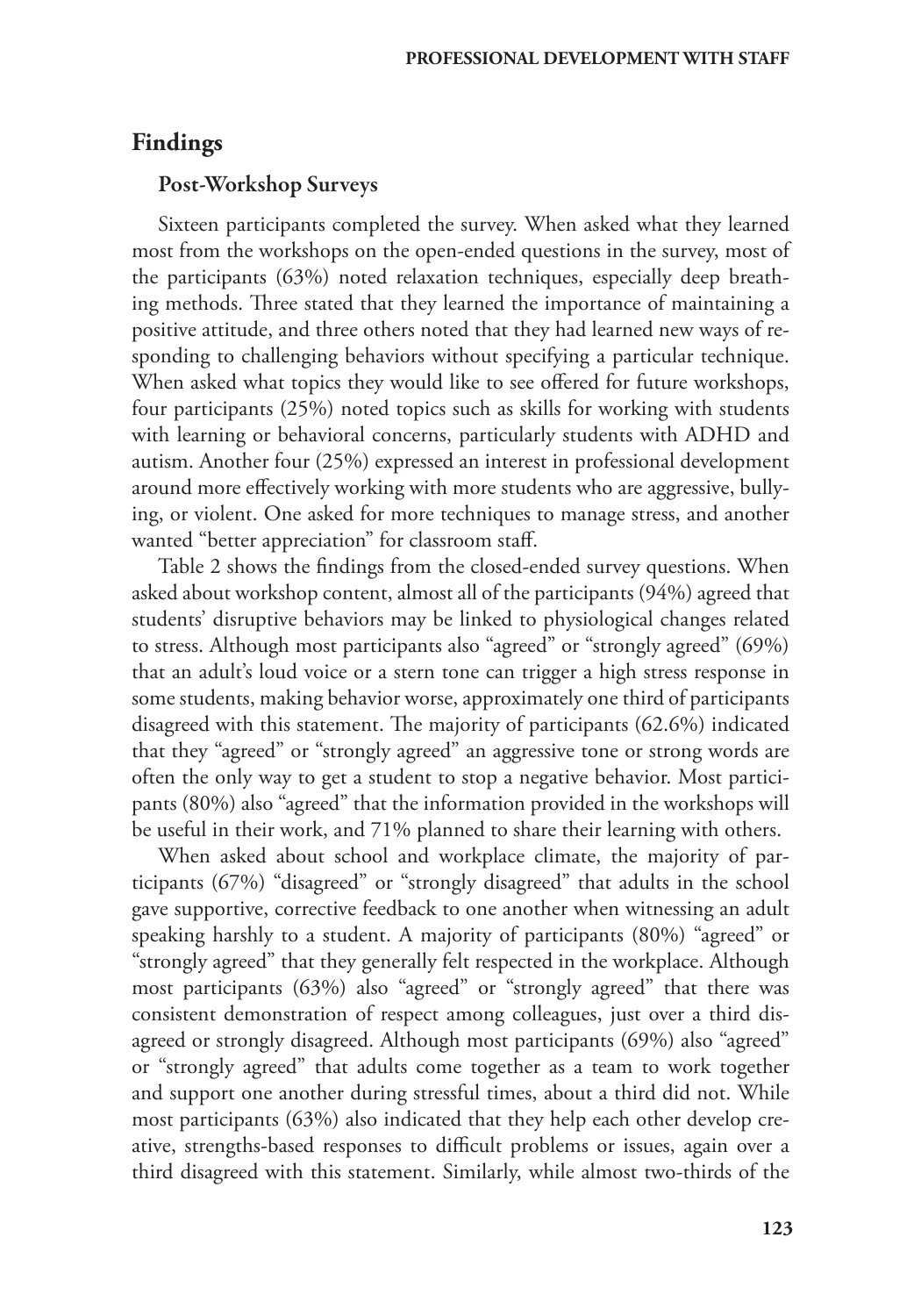participants (63%) "agreed" or "strongly agreed" that their classroom is a calm and peaceful environment, over a third disagreed.

# Focus Group Themes

Six themes were identified from the analysis of the notes taken during the focus groups. Three of the themes were related to students and issues concerning learning and school climate: (1) concern about students' increased exposure to trauma and toxic stress at home; (2) students and school personnel are experiencing additional stress in the current school climate; and (3) students' unmet social–emotional needs and disruptive behaviors interfere with learning. The other three themes focused on the workplace environment and the professional needs of the classroom staff: (4) classroom staff do not get adequate professional support to work effectively with students experiencing trauma and toxic stress; (5) classroom staff feel a lack of power and authority in the school; and (6) professional development to teach classroom-based trauma-informed approaches offers many benefits.

# *Theme 1: Concern About Students' Increased Exposure to Trauma and Toxic Stress at Home*

Data across focus groups revealed that the vast majority of classroom staff were concerned about the needs of students generated by issues in the home environment. These issues included food insecurity, lack of adult interaction and supervision, and exposure to trauma. Participants characterized some of the ways in which lack of structure and basic care of their students impacts the staffs' roles and responsibilities, including needing to meet students' basic needs. For example, one classroom staff remarked,

Sometimes you can spend the whole day taking care of outside issues... like literally bringing kids in the bathroom and washing their necks, arms, and faces with wipes and seeing the dirt coming off or making sure to stuff a few snacks in the bags of the kids you know don't usually get dinner.

Another participant described, "The students come to school with no shoes and clothes that aren't appropriate for the weather. They don't have any supervision at home. So many of them have a really bad environment at home." Another stated, "It's hard to get students to focus on their work when they have other issues. Kids come to school on empty stomachs. They have all kinds of trauma."

# *Theme 2: Students and School Personnel Are Experiencing Additional Stress in the Current School Climate*

The notion that the current school climate is creating additional stress for students was echoed across focus groups. Some participants attributed this to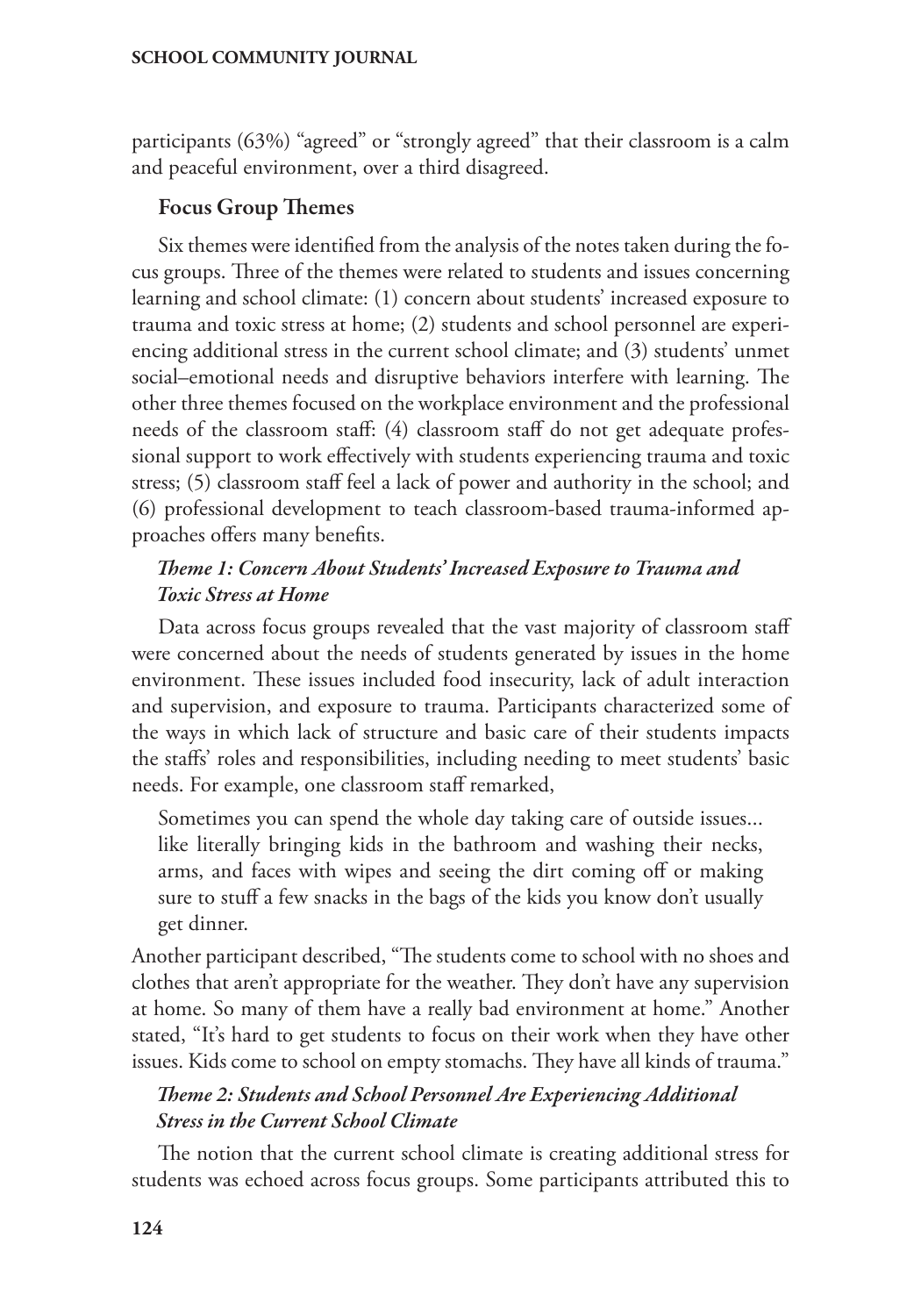an increased emphasis on academics. One participant described, "It used to be that kindergarten's emphasis was on building social skills, cooperation, basic learning skills. Now we have children who have no modeling at home and no time to teach these things in school." This sentiment was echoed by another classroom staff, "The expectations are too high on kids. The curriculum is too demanding." Other participants attributed these changes to increased behavioral expectations. She described, "That's part of the biggest problem with the kids: They don't have enough time to be kids, to decompress during the day. They're being made to sit and follow rules. They're told what to do all of the time." Another participant remarked, "Over the course of the school year, the climate in school becomes less positive."

Other participants noted the ways in which new learning standards and accountability reforms were negatively impacting school staff and creating stress for students. For example, one shared, "Common Core makes the stress worse. Everybody is out for themselves. The teachers are miserable; the aides are, too. The kids got it worse because we're all stressed." Others noted that the pressure made it more difficult to introduce new learning approaches that are not currently part of the school culture. One participant shared, "I don't see any of these [trauma-informed] practices in the classroom. Teachers are so tired and burned out by the end of the year, and there is a lot of yelling. The yelling is really hard on some kids." Another classroom staff shared, "It takes too much time [to use new strategies]. By the time you figure out what's going on with the students, there is no time to look up the tricks and tools we learned briefly."

### *Theme 3: Students' Unmet Social–Emotional Needs and Disruptive Behaviors Interfere With Learning*

Across focus groups, participants talked about how students' unmet needs resulted in disruptive behaviors. One classroom staff noted, "There are so many aggressive behaviors such as hitting." Another shared, "I see frequent disruptions in class from students acting out." Another participant noted, "The kids pick on each other constantly...it starts out as teasing or playing, but then it gets out of control because they don't know when to stop." Others talked about the impact on the students' ability to engage in learning. For instance, a classroom staff stated, "In PreK we've had kids with the most severe backgrounds just give up. They are already giving up in PreK."

Data suggests that classroom staff were aware that children's behavior is in response to stressors, but they were uncertain how to intervene. Some of the classroom staff appeared to feel overwhelmed by the severity of student behaviors and appeared to believe that change was not possible because the students lacked motivation. One participant remarked, "The information [from the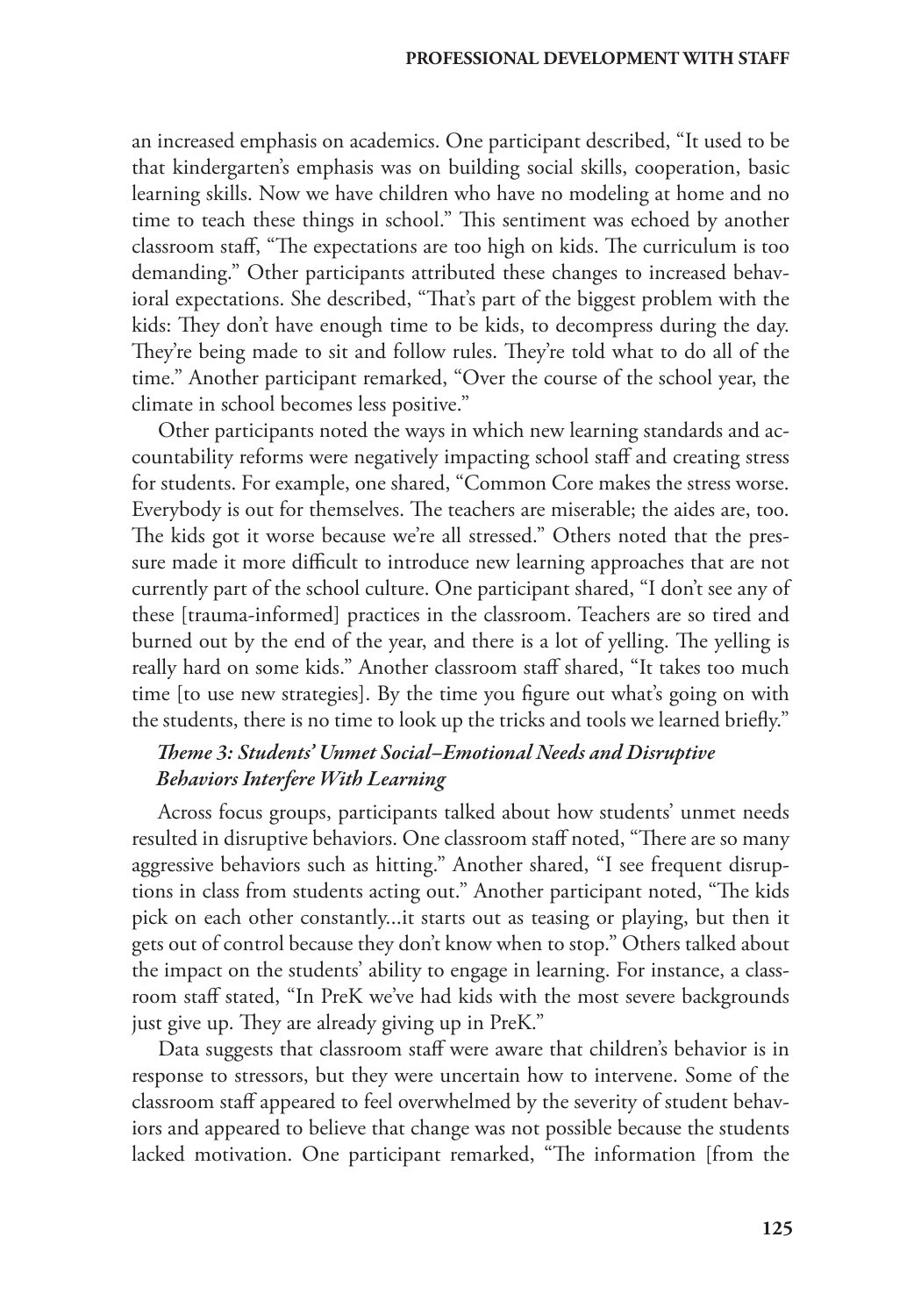workshops] didn't really inform how I work with students. That's mostly because of the kids we work with. No matter what we do, their behavior doesn't change." Another classroom staff shared, "The students we work with don't want to change so nothing we do matters. Nothing works." Another participant described her perception that disruptive behaviors can become so overwhelming that sad or withdrawn students do not get attention, "They [students] all handle stress differently. We see inactive responses like when a student won't do anything...and they are quiet so sometimes professionals just don't care."

# *Theme 4: Classroom Staff Do Not Get Adequate Professional Support to Work Effectively With Students Experiencing Trauma and Toxic Stress*

Across focus groups, participants also described wanting greater access to information that impacts their roles and responsibilities, including school placement and student information. A classroom staff remarked, "We don't even know until August where [which classroom] we will be. It is stressful wondering all summer." "We need more information about students to do our jobs better," added another participant. One classroom staff described, "All school personnel need to know about individual students. Sometimes I work the front desk, and it is really stressful." Another participant shared,

We should have a [student] action plan that can be shared if we are absent or get moved to another classroom. We need to know who is violent. We need to be able to tell other people working with the child what works and what doesn't.

One classroom staff described circumstances that appeared to be shared by many:

We just get thrown into it with violent kids with no training or support. So we have to just try and figure it out each year, the behaviors and medication issues. Then we figure it out and have to start all over again the next year.

In addition to the daily challenges experienced by classroom staff, participants described frustration with the lack of information they are provided about students' needs. One participant shared, "It is very stressful for us to walk in a room and be told to work with students without getting any debrief on them." Another participant revealed, "They tell us ok, your 1:1 is autistic or yours has ADHD, but they don't tell us what that means or how to work best with kids that have those issues."

The issue of teamwork among the adults in the school was also addressed. One participant remarked, "We need more staff in classrooms to manage student behaviors." Another, however, noted difficulty if the adults were not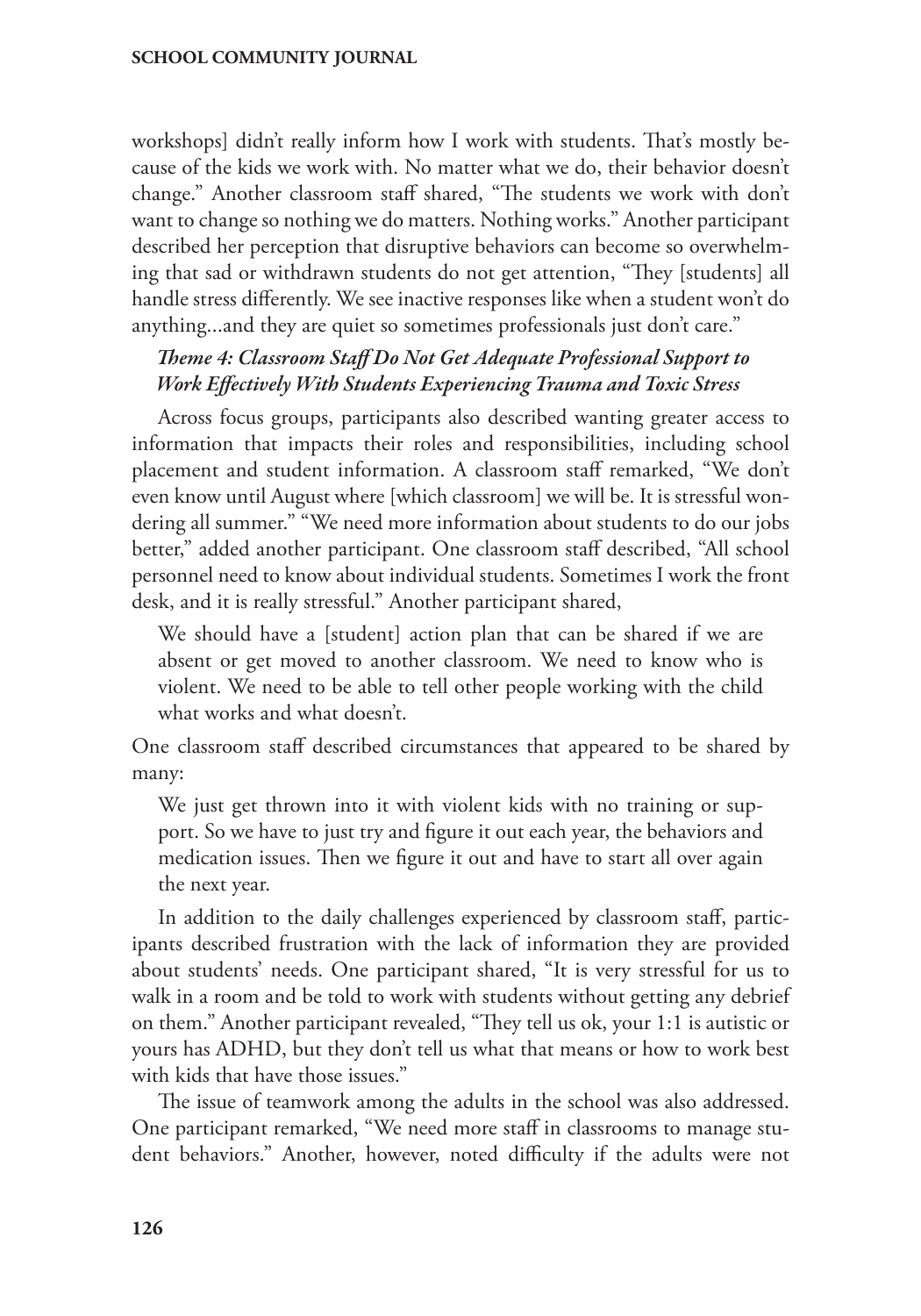working as a team, "Too many staff in a classroom is confusing to students. One adult tells a student one thing, and then another adult tells a student something else. Adults in classrooms aren't on the same page." The need for close partnership was echoed by another, "We [classroom staff] need more informal conversations about students' behaviors, and we have less opportunity to do so with more focus on instructional time." Another participant described,

I just wish that I could have just 10 minutes a day, or even just once a week, to talk to the teacher without interruptions from other people or students. Just 10 minutes to talk about what we experienced during the week and get feedback on how we could have handled it better, stuff like that. That would be a good time to go over these trauma techniques.

One classroom staff stated simply, "There is just no communication with us."

For some participants, teamwork challenges centered on a general lack of respect for classroom staff within the school culture. One aide shared that her husband had a stroke, and the principal did not even know she was out for six weeks. Another stated,

He [principal] doesn't greet us. He's always on his phone and will look up if it is a teacher, and he'll say "hello." If it is an aide coming he'll just look back down. We are worthless people without diplomas so that means we don't get any type of respect.

Another offered a solution to increase partnership that also revealed a sense of disrespect she may be feeling,

It would be helpful if aides could meet once a month maybe, to be able to talk about issues and have a mediator there though. We need more respect from the professionals. Just because we didn't go to college doesn't mean we are idiots.

### *Theme 5: Classroom Staff Feel a Lack of Power and Authority in the School*

Participants described challenges they had with sharing information with teachers about techniques they learned in the professional development workshops. Some of these challenges appeared to be related to issues of power and authority in the classroom. One participant described, "I didn't share because it isn't my classroom. They [teachers] have all of the say and make decisions alone." Another participant shared, "I don't dare bring anything [strategies] into the classroom. I need my job." "It is ok to share information with teachers when you are asked, but out of place to share information if you aren't. You could lose your job," described another. One participant revealed, "It's not our place to tell teachers anything about how to do their job or run their classrooms." "We don't matter, what we see happening with kids doesn't matter," described one participant.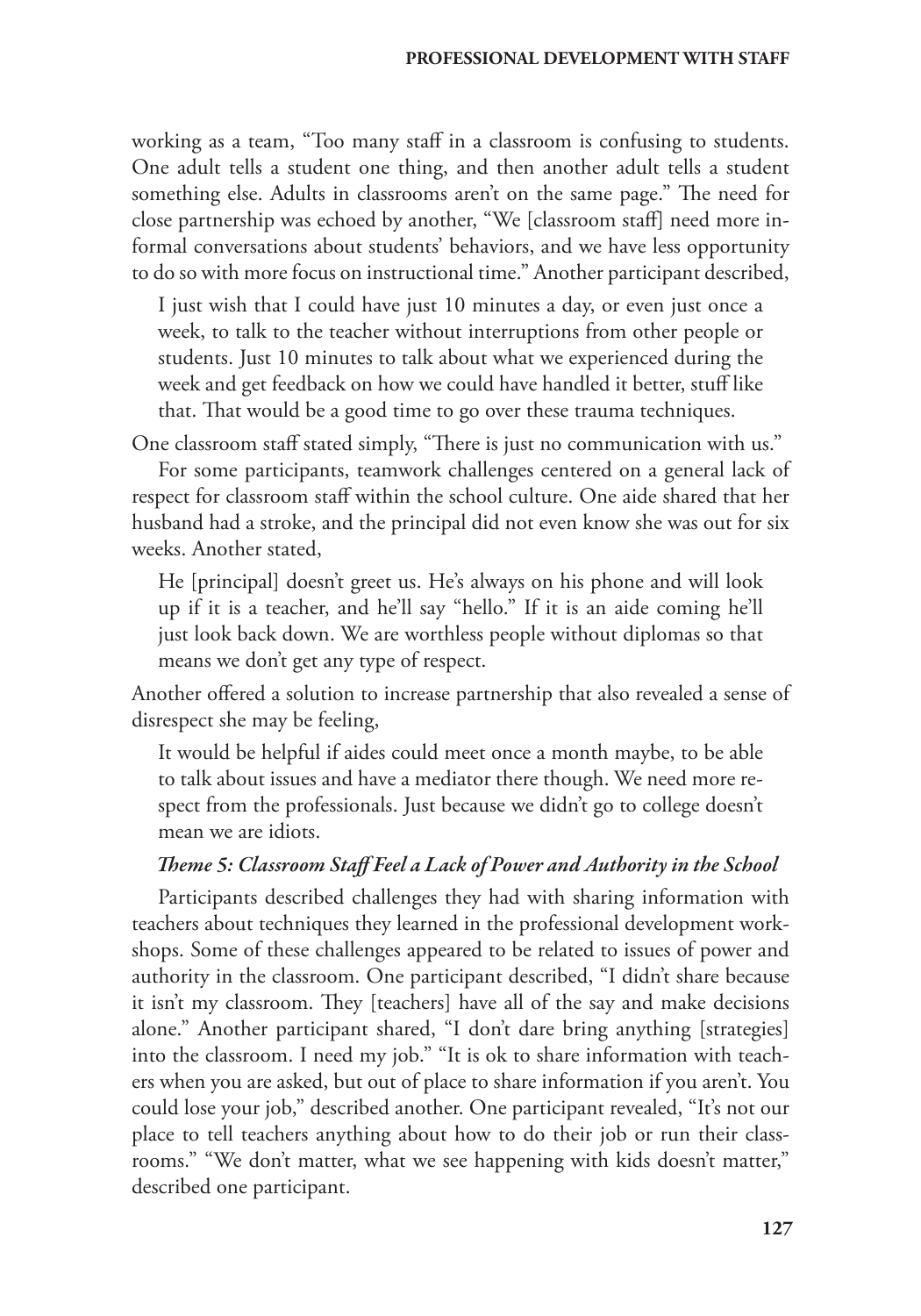# *Theme 6: Professional Development to Teach Classroom-Based Trauma-Informed Approaches Offers Many Benefits*

Across focus groups, participants described the benefits of receiving professional development, and just the fact of having professional development targeted for their needs appeared to be meaningful. As one participant shared, "It helps just to talk about this stuff. Even that makes us feel more important." Among the benefits, participants described a greater awareness of their behavior toward students. One participant shared, "I am watching my tone of voice." Another participant stated that she was "being more patient."

Through professional development, participants also developed new understandings of both children's behavior and their own. One classroom staff reflected, "It [the workshops] gave me an understanding of why children are acting out. It gave a name to what we [classroom staff] were seeing and suspecting." Another participant shared, "Now I give myself five minutes to take a walk so that I can watch my tone of voice or frustration with students." "I learned relaxation tips," noted another. This was echoed by another classroom staff, "Now I will walk away, go to the bathroom, take a short walk to tune out naughty behavior when I am very frustrated and starting to get upset."

The deep breathing exercises appeared to have made an impression, as a number of participants specifically remarked on these. One classroom staff described, "Personally, learning about the strategies like the candle [a deep breathing exercise: breathe in the flower, blow out the candle] really helped me a lot to realize how important it is to relax." Another classroom staff remarked, "The breathing helped me." "That flower and candle thing really stuck. It's silly, but it stuck with us," revealed another. Several participants also noted the benefits inherent in a shared learning experience. One participant described, "Sometimes we would say to each other 'remember the flowers' and laugh. The laughter really helped relieve stress."

Participants also shared suggestions for improving professional development for classroom staff. Some participants shared ways to improve the scheduling of the workshops and wanted reminders ahead of time to plan time away from the classroom with teachers. One participant shared, "We need reminders [from the principal] and so do the teachers." Another participant remarked, "Teachers need a warning [from the principal] ahead of time so they can plan ahead of time." Other participants suggested changes to the workshop schedule. One classroom staff noted, "It needs to be set up on a consistent day and time. Maybe every other month all year rather every month for half a year." Another participant shared, "Maybe use the half days [school is closed] when the teachers have parent conferences." "Maybe we could work on specific needs in small groups when the students are at specials," remarked one classroom staff.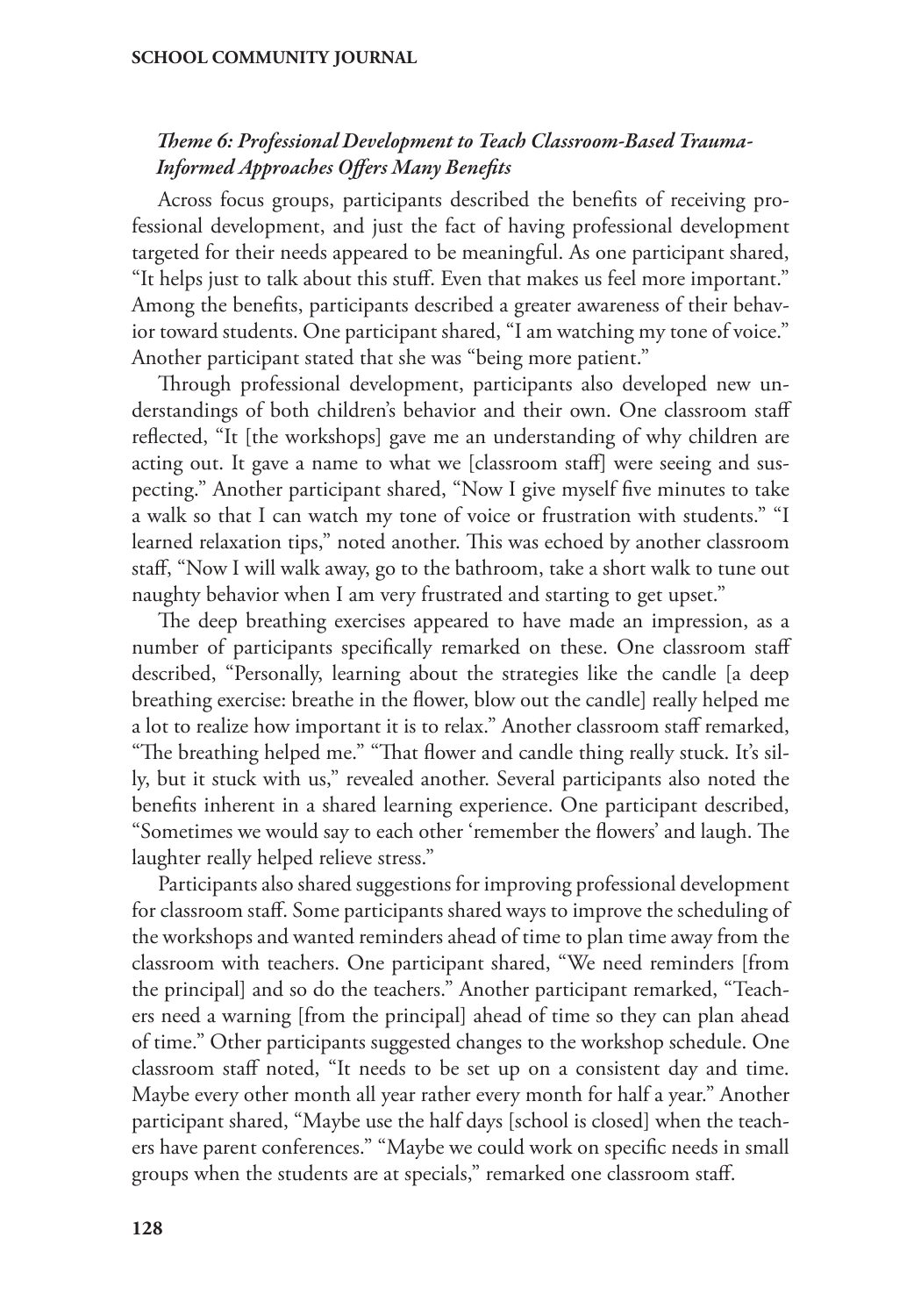#### Limitations

The study was limited by several factors, and generalizations should be made with caution. First, the study provides only an exploratory view of professional development for classroom staff teaching trauma-informed approaches; no actual observations of practice were made. Secondly, the instruments used in the quantitative portion of this study were researcher developed. In addition, there may be social desirability bias since the researchers provided and evaluated the professional development trainings. Finally, not all participants who took the workshops participated in the assessment.

### **Discussion**

In both the initial nominal needs assessment and post-workshop survey, classroom staff identified the desire for additional strategies to effectively address the needs of students with challenging behaviors. This finding is consistent with other findings in the literature that suggest the role of classroom staff usually includes managing behavior, but they are often expected to complete this task with little or no training (Capizzi & DaFonte, 2012). The classroom staff were eager for professional development, and we saw several signs that they now understood the importance of attending to their own stress so they could respond rather than react to student behaviors.

We also saw indications that some were not yet open to the trauma-informed perspective. The classroom staff had a strong understanding that student behavior is often related to trauma and stress, but a significant number of them did not appear to understand how adult behavior in the school could contribute to the students' stress. Further, most participants continued to believe that an aggressive tone or strong words were necessary for effective discipline. This is not surprising as children who have challenging behaviors often elicit punitive responses from adults (Bath, 2008). The trauma-informed approach views discipline as an opportunity for social–emotional learning, and while lessons teaching desired behavior need to be clear, the tone should be caring and instructional (Bloom, 1995). One of the challenges of school–university partnerships is that the university often brings innovative ideas that are difficult for school personnel to accept in the early stages (Luter et al., 2013), and attention to building trust and sharing multiple perspectives on issues is important. Coaching to help classroom staff practice new skills may be necessary to help them better integrate the perspective.

We also saw indications that many classroom staff did not experience the workplace as supportive, and this inhibited their ability to develop and practice new skills. In each workshop, we heard frustration about the ways in which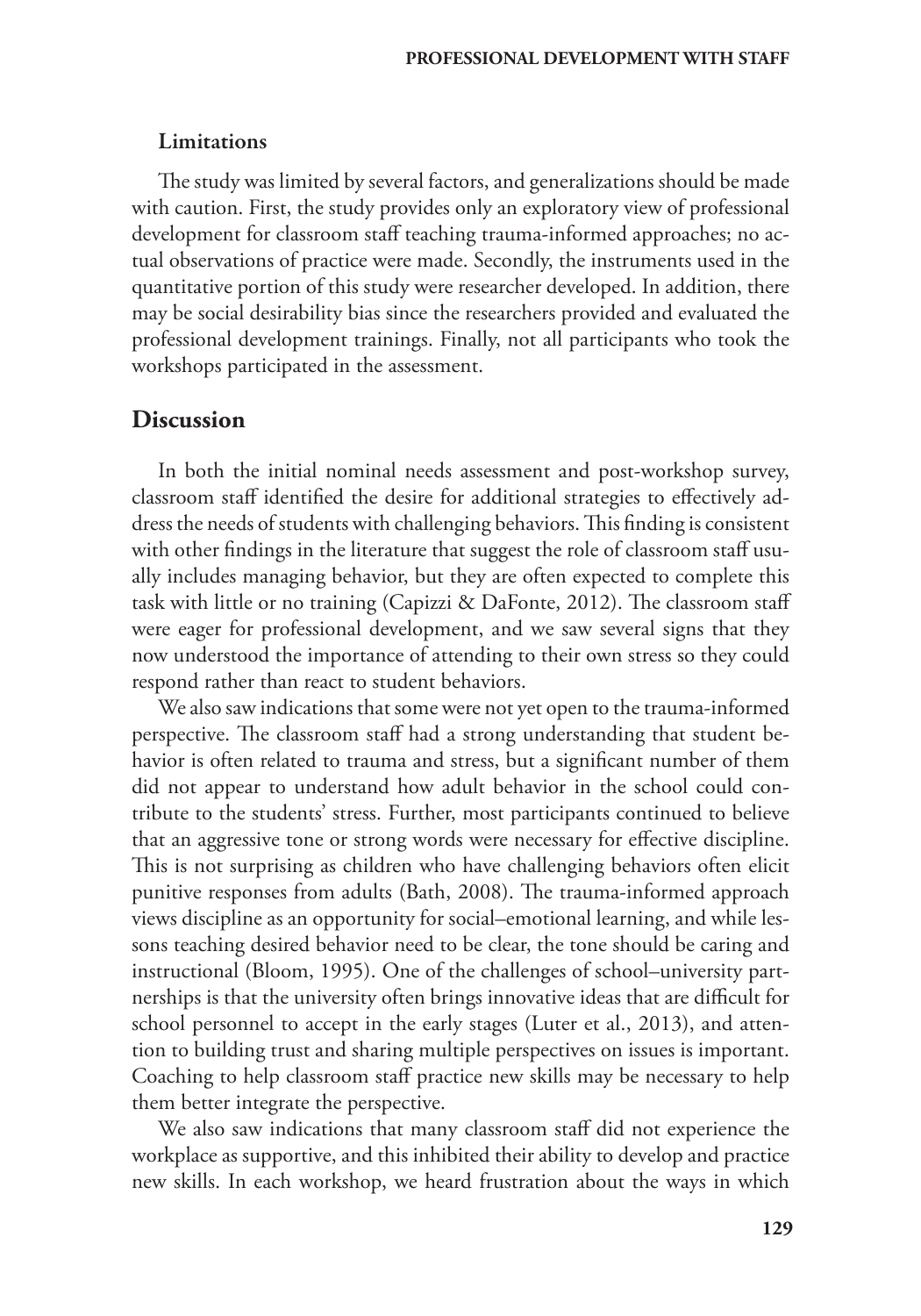classroom staff did not feel respected by teachers and administrators. Survey results indicated that adults in the school did not provide supportive, corrective feedback to one another, and many classroom staff did not experience supportive teamwork with colleagues. In focus groups we heard how uncomfortable it was for classroom staff to share what they learned with the teachers. These feelings of disrespect and disempowerment within the school culture translated into a lack of self-efficacy and a sense of hopelessness about students' potential for change. Several participants described a fear of losing their jobs if they made unsolicited suggestions for improving classroom practices to a teacher. Some questioned the point of receiving professional development when they could not actually implement anything they learned. Effective collaboration among teachers and classroom staff requires mutual respect, authentic communication, and shared responsibility (Manz et al., 2010). Thus, whether or not this concern was warranted, the perception was very real to our participants and could therefore impede classroom partnership.

To effectively address academic and nonacademic barriers that impede the ability of many children to succeed in school, all school personnel need the knowledge and skills to feel confident working with the whole child within an educational context (Kransdorf, Doster, & Alvarez, 2002). The need for close partnership among all school personnel is also fundamental to traumainformed care (Bloom, 1995), and strong relationships among teachers and classroom staff is fundamental for optimal teaching and learning. Similar to Lewis (2004), our findings suggest that effective collaboration with teachers is key to successful implementation of new skills acquired in professional development. This collaboration must include the development of shared goals, expectations, and directions regarding shared classroom responsibilities (Bronstein, 2003). To be most effective, lines of communication must be open so that classroom staff can become an integral part of the classroom decisionmaking process (Capizzi & DaFonte, 2012).

In the classroom, teachers are often in an ambiguous supervisory role with the classroom staff and may be ambivalent about the responsibility involved (Lewis, 2004). Our participants were clear that the teacher was in charge of the classroom, and they looked to the teacher for leadership. The direct supervisory authority was with the principal, however, and he often had very little contact with the classroom staff. The lack of clarity in the power structure can make it difficult for all members of the group to take action when problems arise. Teachers often have limited or no training on how to work effectively with classroom staff (Burgess & Mayes, 2007; Capizzi & DaFonte, 2012), and few states require coursework for teaching certification that includes learning how to manage, train, and support classroom staff (Wallace, Shin, Bartholomay, &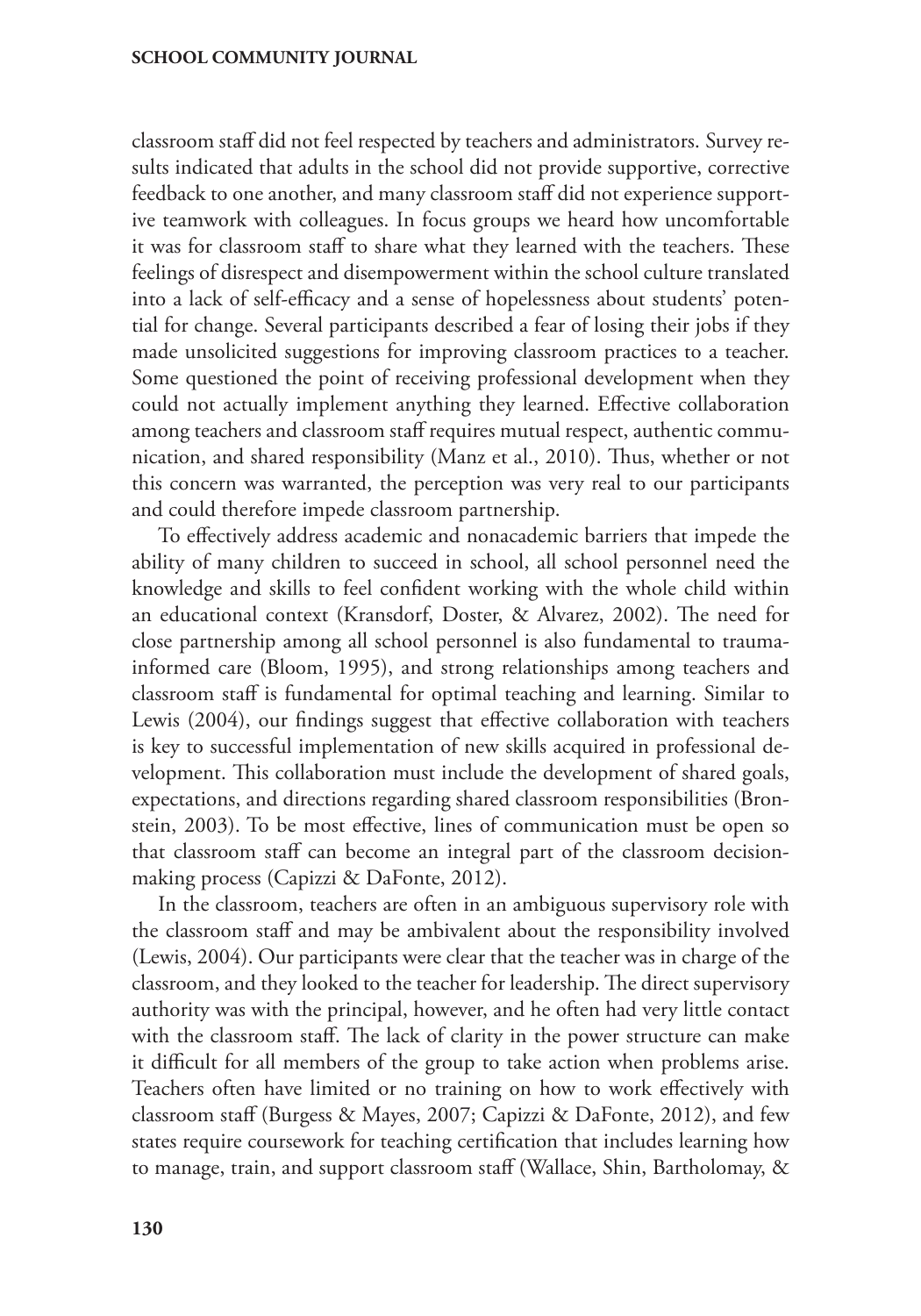Stahl, 2001). Our findings could reflect a need for supervisory skills development with teachers as well as attention to the overall workplace culture.

A unique finding from this study was the value of stress reduction techniques for classroom staff who struggled with job-related stress. Participants recounted ways in which they could use calming strategies with students and themselves. The deep breathing exercises taught in the workshops made a strong impression and were mentioned in both the surveys and focus groups. These findings reflect a need for stress reduction to be integrated as part of the routine, which is consistent with trauma-informed care. Secondary traumatic stress is frequently experienced by school personnel working with students who are exposed to trauma (Borntrager et al., 2012), and responding to the staffs' emotional burden is fundamental to trauma-informed practice (Esaki et al., 2013).

# **Implications and Conclusion**

The participants in our project highlighted many points that have implications for elementary school communities. First, they noted the value of providing classroom staff with targeted professional development using a school–university model. We also heard about some of the challenges that came with this model. Because research has highlighted the need for universities to partner with schools to support workforce development and professionalization (Lawson, 2013), it is critical to address these challenges. More attention to implementing schoolwide trauma-informed approaches in the design and structure of professional development for all school personnel is needed. School–university partnerships can attract university faculty and staff who bring knowledge from a variety of disciplines, including education, social work, nursing, and psychology, to inform school-based professional development. Greater attention to the need for school–university models for professional development can create additional opportunities for interdisciplinary dialog and practice (Weist, Evans, & Lever, 2003).

Participants in this study also expressed appreciation for the infusion of professional development resources from the university, but described challenges, most notably around implementing their learning. The role of classroom staff is unique, and teachers may not feel fully prepared for mentoring the staff in their classrooms (Burgess & Mayes, 2007). Thus, while it is critically important to provide professional development for classroom staff, teachers also need professional development to ensure teamwork and the optimal use of traumainformed approaches in the classroom.

Classroom staff play an increasingly important role in helping schools achieve optimal student outcomes (Brown & Devecchi, 2013). The ways in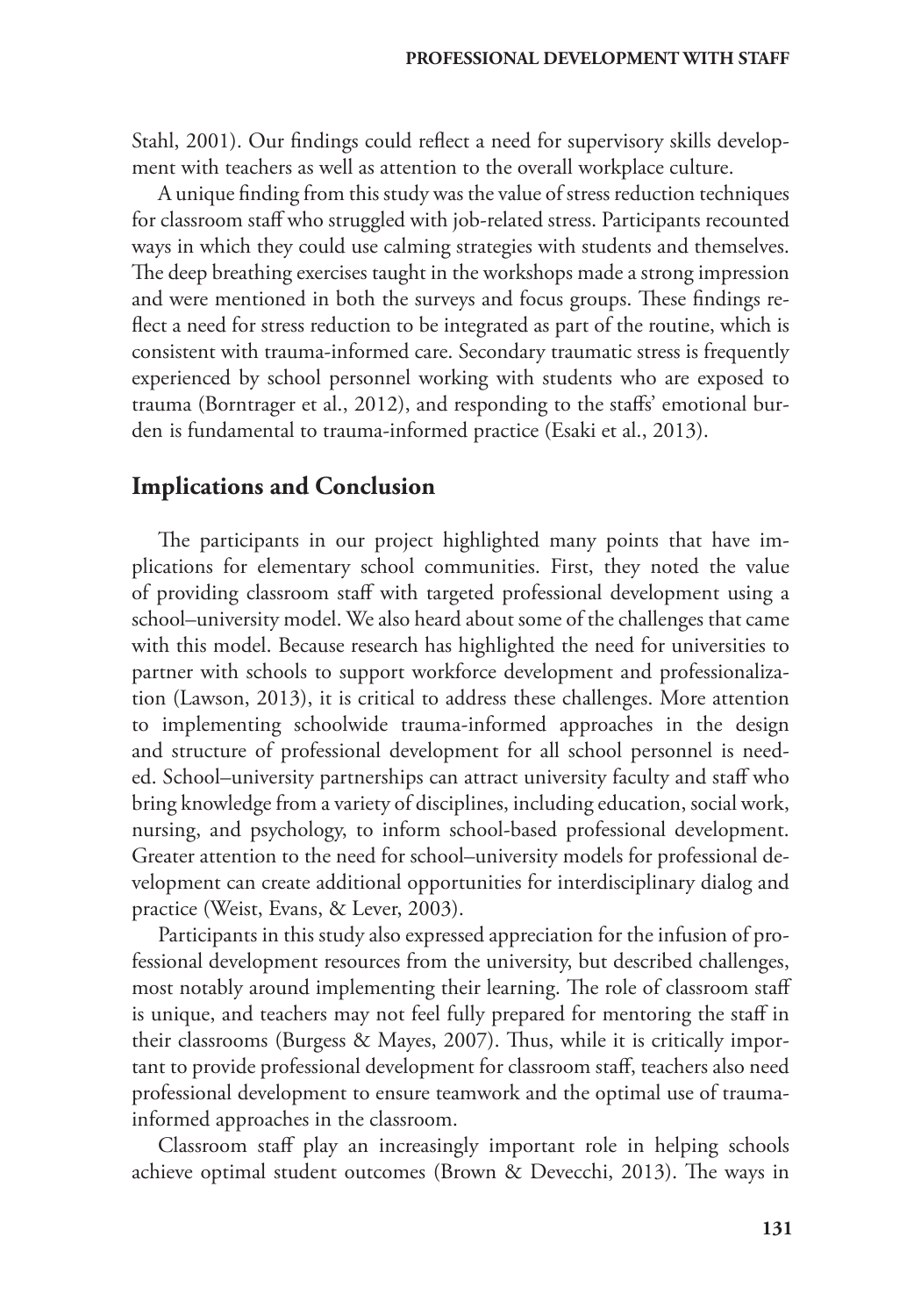which classroom staff are trained and incorporated into the school community impacts the classroom environment and school climate (Burgess & Mayes, 2007). The role of classroom staff is changing to meet students' increasing academic and behavioral needs. In response, the ways in which classroom staff are prepared for this role must change as well.

The role of universities is also changing to meet increasing community needs, and the ways in which universities partner with schools must continue to change as well. Voluntary, service-oriented, school–university partnerships are here to stay (Lawson, 2013). Schools are asking for help from university social work and teacher education faculty to help them better support children's cognitive and social–emotional development. Incorporating trauma-informed approaches in school settings is crucial to meet the needs of children who have been exposed to multiple adverse experiences. University involvement can bring the expertise of faculty into public schools, helping to develop innovative models to address complex needs and support optimal student outcomes.

# **References**

- Alisic, E. (2012). Teachers' perspectives on providing support to children after trauma: A qualitative study. *School Psychology Quarterly*, *27*(1), 51–59.
- Anderson-Butcher, D., & Ashton, D. (2004). Innovative models of collaboration to serve children, youths, families, and communities. *Children & Schools*, *26*(1), 39–53.
- Bath, H. (2008). The three pillars of trauma-informed care. *Reclaiming Children and Youth*, *17*(3), 17–21.
- Baum, N. L., Rotter, B., Reidler, E., & Brom, D. (2009). Building resilience in schools in the wake of Hurricane Katrina. *Journal of Child & Adolescent Trauma*, *2*(1), 62–70.
- Benson, L., Harkavy, I., Johanek, M. C., & Puckett, J. (2009). The enduring appeal of community schools. *American Educator*, *33*(2), 22–47.
- Bignold, W., & Barbera, J. (2012). Teaching assistants and teacher education in England: Meeting their continuing professional development needs. *Professional Development in Education*, *38*(3), 365–375.
- Bloom, S. L. (1995). Creating sanctuary in the classroom. *Journal for a Just and Caring Education, 1*(4), 403–433.
- Borntrager, C., Caringi, J., Van Den Pol, R., Crosby, L., O'Connell, K., Trautman, A., & McDonald, M. (2012). Secondary traumatic stress in school personnel. *Advances in School Mental Health Promotion, 5*(1), 38–50. doi:10.1080/1754730X.2012.664862
- Bronstein, L. R. (2003). A model for interdisciplinary collaboration. *Social Work*, *48*(3), 297– 306.
- Brown, J., & Devecchi, C. (2013). The impact of training on teaching assistants' professional development: Opportunities and future strategy. *Professional Development in Education, 39*  (3), 369–386.
- Burgess, H., & Mayes, A. S. (2007). Supporting the professional development of teaching assistants: Classroom teachers' perspectives on their mentoring role. *The Curriculum Journal*, *18*(3), 389–407.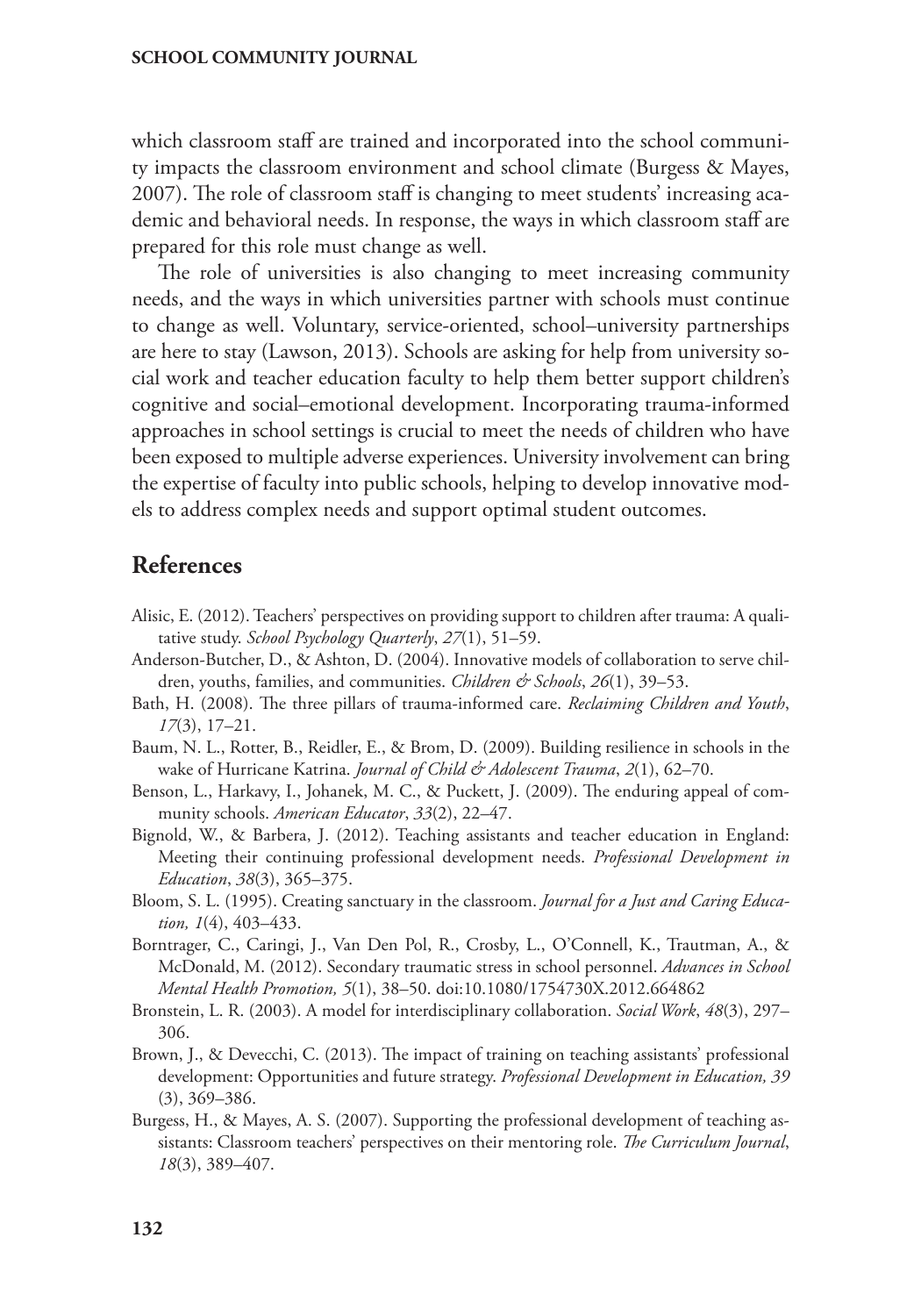- Capizzi, A. M., & DaFonte, A. (2012). Supporting paraeducators through a collaborative classroom support plan. *Focus on Exceptional Children, 44*(6), 1–15.
- Cooper, C. E. (2010). Family poverty, school-based parental involvement, and policy-focused protective factors in kindergarten. *Early Childhood Research Quarterly, 25,* 480–492.
- Copeland, W., Keeler, G., Angold, A., & Costello, J. (2007). Traumatic events and posttraumatic stress in childhood. *American Medical Association*, *67*, 677–584.
- Ciuffetelli Parker, D., Grenville, H., & Flessa, F. (2011). Case studies of school community and climate: Success narratives of schools in challenging circumstances. *School Community Journal, 21*(1), 129–150. Retrieved from<http://www.schoolcommunitynetwork.org/SCJ.aspx>
- Elo, S., & Kyngas, H. (2008). The qualitative content analysis process. *Journal of Advanced Nursing, 62*(1), 107–115.
- Esaki, N., Benamati, J., Yanosy, S., Middleton, J. S., Hopson, L. M., Hummer, V. L., & Bloom, S. L. (2013). The Sanctuary Model: Theoretical framework. *Families in Society: The Journal of Contemporary Social Services, 94*, 87–95. doi:10.1606/1044-3894.4287
- Garbarino, J. (2005). Lost boys: Why our sons turn violent and how we can save them. *Pediatric Child Health, 10*(8), 447–450.
- Gershoff, E. T., Aber, J. L., Raver, C. C., & Lennon, M. C. (2007). Income is not enough: Incorporating material hardship into models of income associations with parenting and child development. *Child Development*, *78*(1), 70–95.
- Guba, E. (1981). Criteria for assessing the trustworthiness of naturalistic inquiries. *Educational Communication and Technology: A Journal of Theory, Research, and Development, 29*, 75–91.
- Hall, L. J., Grundon, G. S., Pope, C., & Romero, A. B. (2010). Training paraprofessionals to use behavioral strategies when educating learners with autism spectrum disorders across environments. *Behavioral Interventions*, *25*(1), 37–51.
- Hsieh, H.-F., & Shannon, S. E. (2005). Three approaches to qualitative content analysis. *Qualitative Health Research, 15*(9), 1277–1288.
- Jaycox, L. H., Kataoka, S. H., Stein, B. D., Langley, A. K., & Wong, M. (2012). Cognitive behavior interventions for trauma in schools. *Journal of Applied School Psychology, 28,*  239–255.
- Jensen, E. (2009). *Teaching with poverty in mind.* Alexandria, VA: ASCD.
- Ko, S. J., Ford, J. D., Kassam-Adams, N., Berkowitz, S. J., Wilson, C., & Wong, M. (2008). Creating trauma-informed systems: Child welfare, education, first responders, health care, and juvenile justice. *Professional Psychology: Research and Practice, 39*(4), 396–404.
- Kransdorf, M., Doster, B., & Alvarez, A. (2002). Interaction between pre-service teachers and school social work interns in an urban school setting. *Urban Education, 37,* 497–532.
- Lawson, H. A. (2013). Third-generation partnerships for P–16 pipelines and cradle-throughcareer education systems. *Peabody Journal of Education*, *88*(5), 637–656.
- Lewis, K. C. (2004). Instructional aides: Colleagues or cultural brokers? *School Community Jour*nal, 14(1), 91-111. Retrieved from<http://www.schoolcommunitynetwork.org/SCJ.aspx>
- Luter, D. G., Lester, J. N., & Kronick, R. F. (2013). "Remember, it's a pilot": Exploring the experiences of teachers/staff at a university-assisted community school. *School Community Journal, 23*(2), 161–184.
- Madriz, E. (2000). Focus groups in feminist research. In N. Denzin & Y. Lincoln (Eds.), *Handbook of qualitative research* (2nd ed., pp. 835–850). Thousand Oaks, CA: Sage.
- Manz, P. H., Power, T. J., Ginsburg-Block, M., & Dowrick, P. W. (2010). Community paraeducators: A partnership-directed approach for preparing and sustaining the involvement of community members in inner-city schools. *School Community Journal, 20*(1), 55–80. Retrieved from <http://www.schoolcommunitynetwork.org/SCJ.aspx>